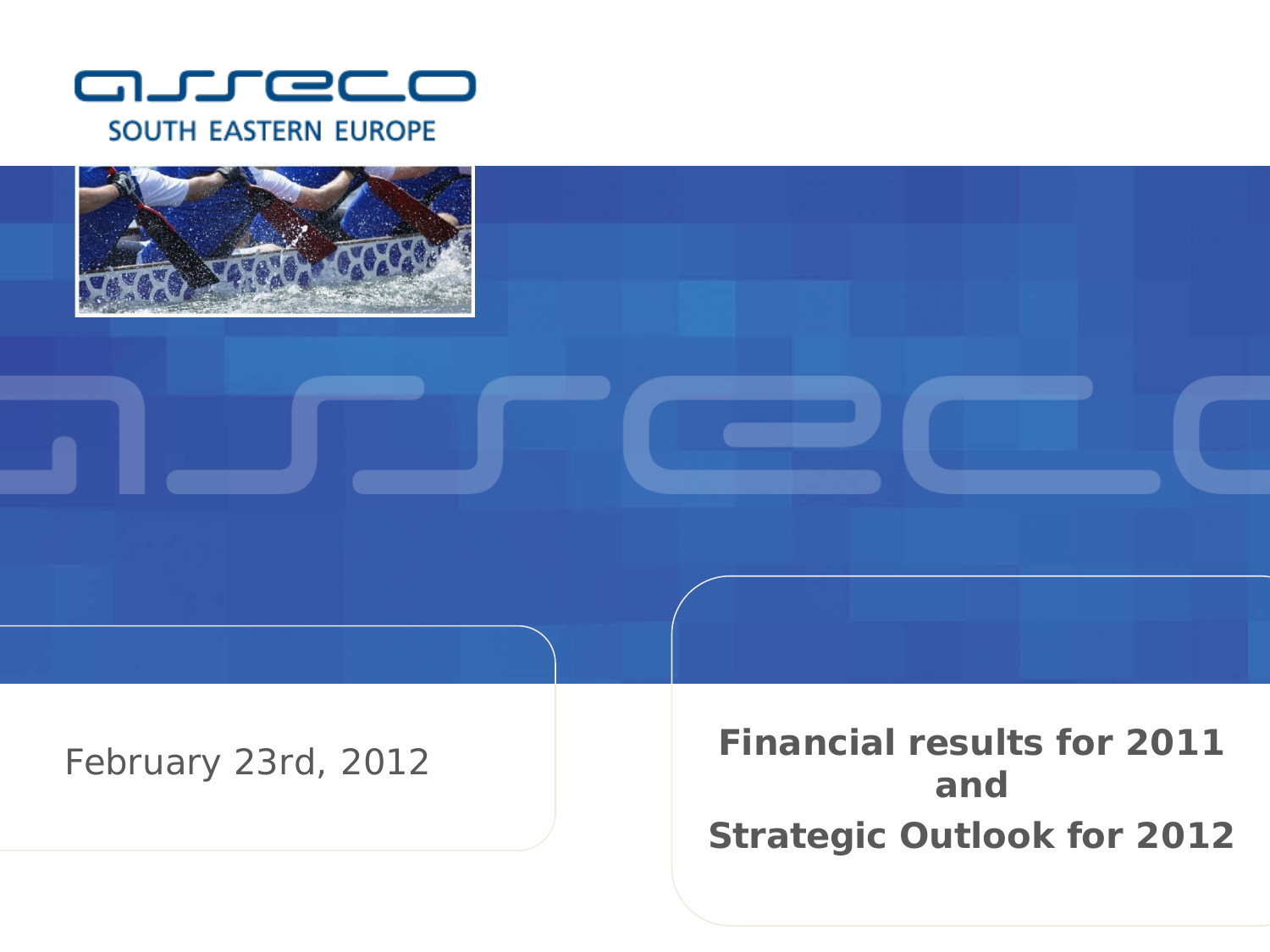



#### **CONTENTS**

1. 2011 SUMMARY

- 2. MERGERS AND ACQUISITIONS
- 3. OUTLOOK AND STRATEGIC FOCUS FOR 2012
- 4. APPENDIX DETAILED FINANCIAL DATA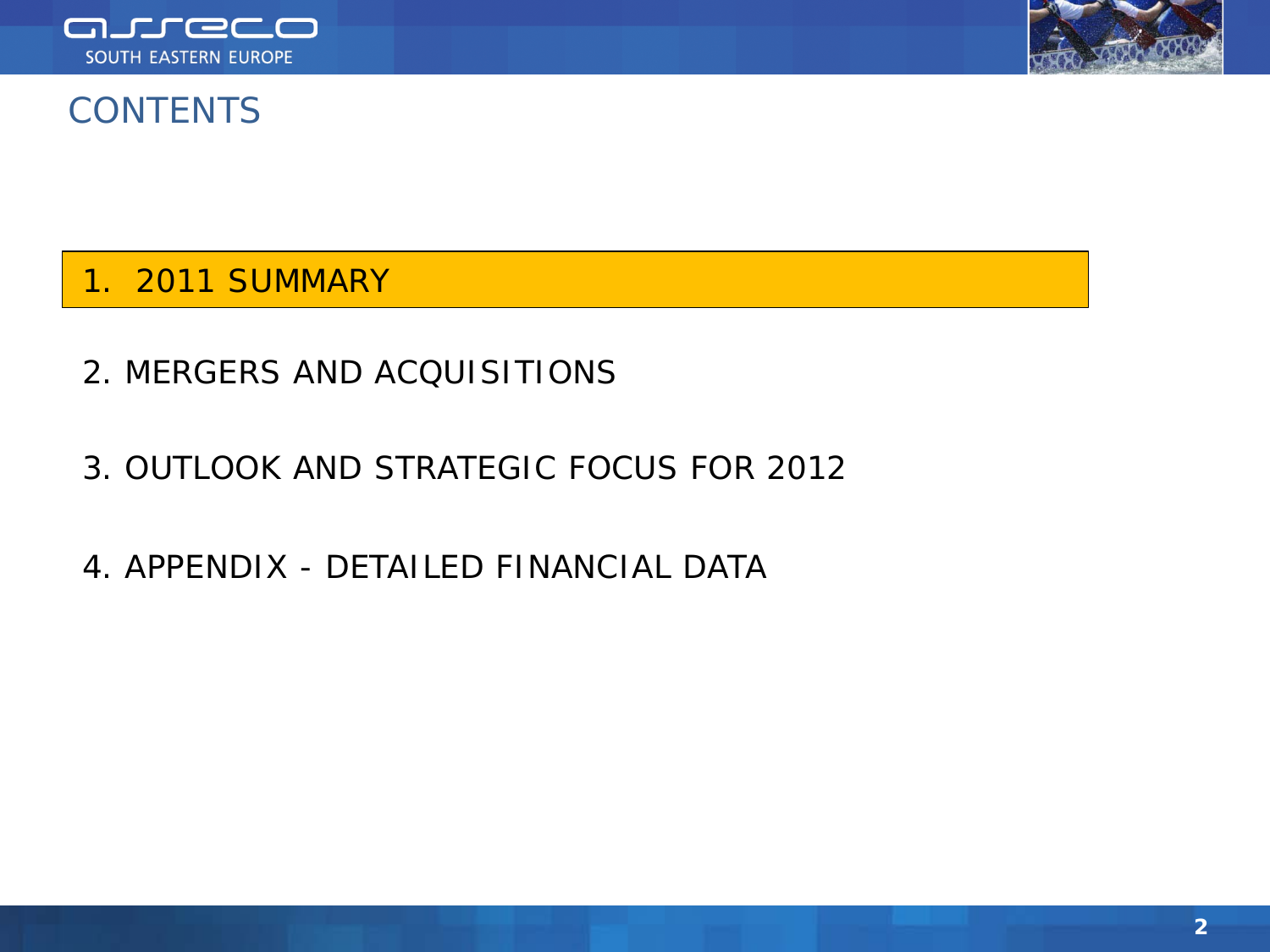<span id="page-2-0"></span>



#### MODERATE OPERATING RESULTS GROWTH

| <b>mEUR</b>               | 2011  |       | 2010 Growth |                               |
|---------------------------|-------|-------|-------------|-------------------------------|
| Revenue Total             | 111,6 | 112,5 | $-1\%$      |                               |
| Proprietary Sft &<br>Serv | 50,6  | 40,0  |             | $( + 27\%)$ organic $(+18\%)$ |
| <b>EBIT</b>               | 13,3  | 12,8  | $+4%$       | organic + $2%$                |
| <b>NPAT</b>               | 13,2  | 10,9  | $+21%$      | organic +21%                  |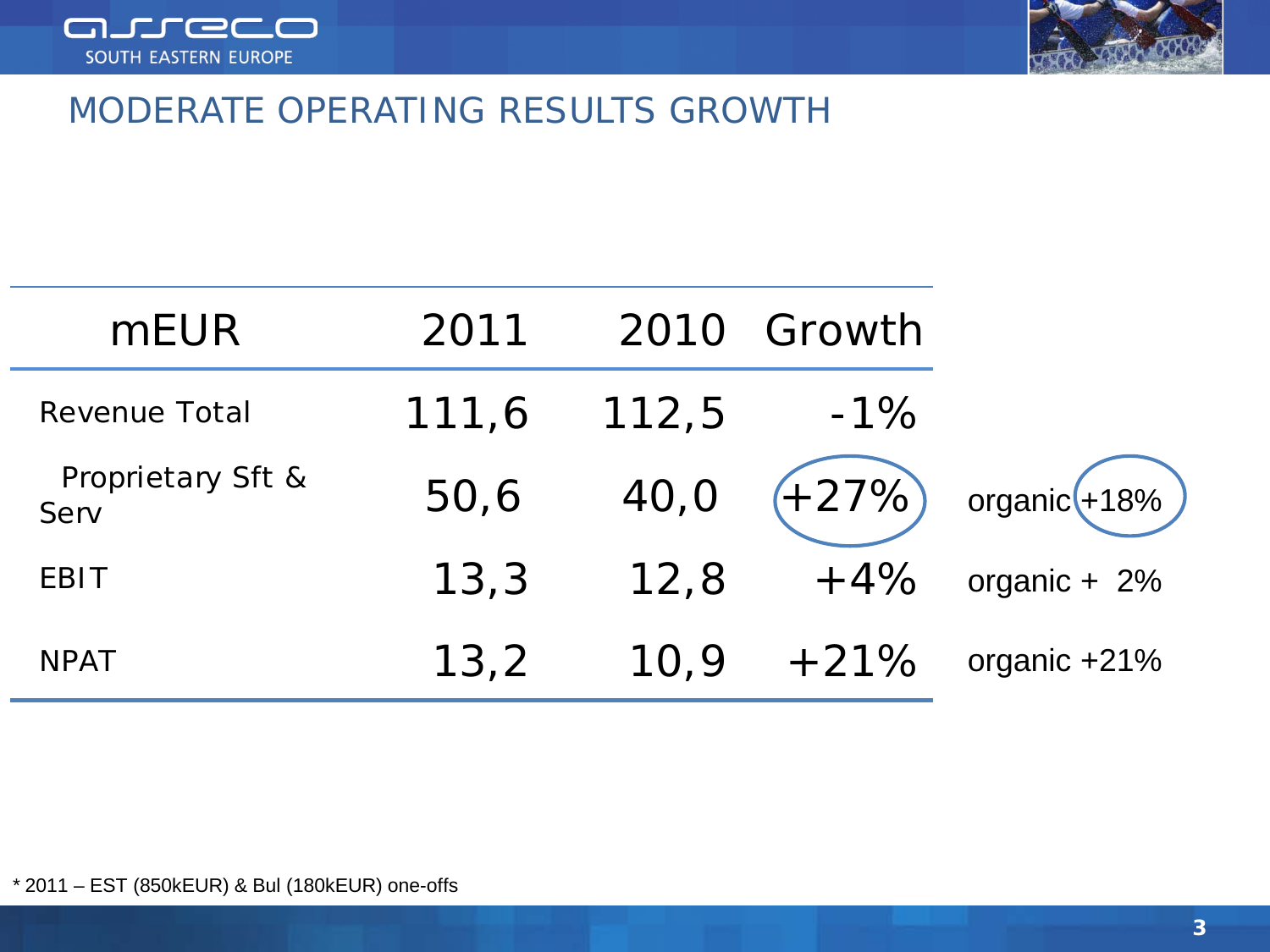



#### OPERATING RESULTS GROWTH

| mPLN                      | 2011  |       | 2010 Growth |                                     |
|---------------------------|-------|-------|-------------|-------------------------------------|
| Revenue Total             | 461,9 | 450,3 | $+3%$       |                                     |
| Proprietary Sft &<br>Serv | 209,5 |       |             | $160,2$ $(+31\%)$ organic $(+20\%)$ |
| <b>EBIT</b>               | 54,9  | 51,1  | $+8%$       | organic + $6%$                      |
| <b>NPAT</b>               | 54,7  | 43,6  | $+25%$      | organic +26%                        |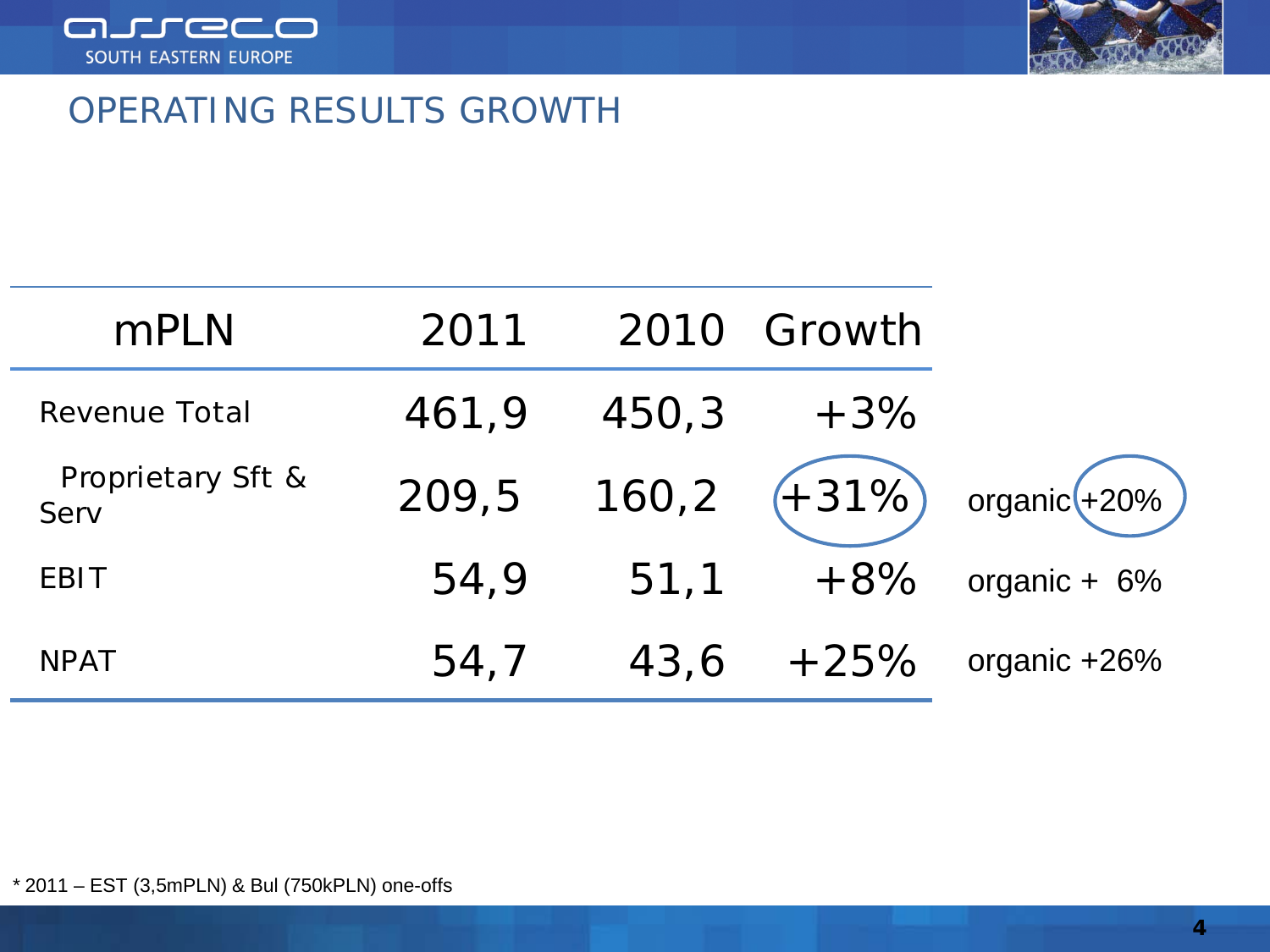



# LIKE FOR LIKE (LTM)



\* Licence + Maintenance + Services = Own Sftw. & Serv.; TP + Eq. + Infr. = Third Party Solutions & Services, Equipment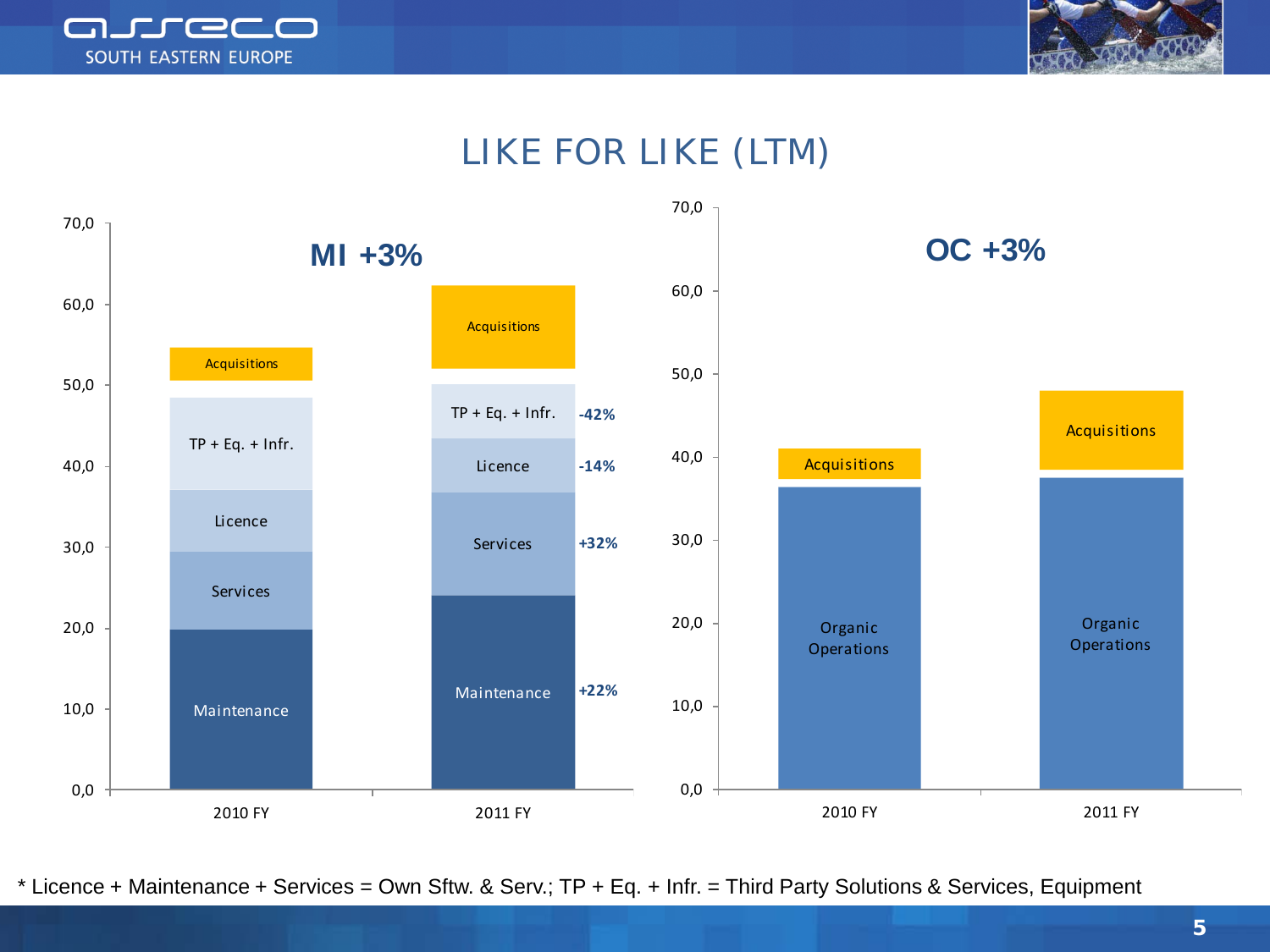



# ASSECO SEE GROUP KPI

|                                                       | <b>ASEE</b><br><b>GROUP</b> | Ban/Core<br>$+MASS/$ | Ban/Card<br>$+PG/$ | Integration |
|-------------------------------------------------------|-----------------------------|----------------------|--------------------|-------------|
| Operational Profitability (EBIT/Revenue)<br>(FY 2011) | 12%                         | 19%                  | 15%                | $7\%$       |
| Operational Profitability (EBIT/Revenue)<br>(FY 2010) | 11%                         | 18%                  | 17%                | 7%          |
| Maintenance / Own Cost (FY 2011)                      | 60%                         | 56%                  | 96%                | 36%         |
| Maintenance / Own Cost (FY 2010)                      | 55%                         | 52%                  | 101%               | 33%         |

**details**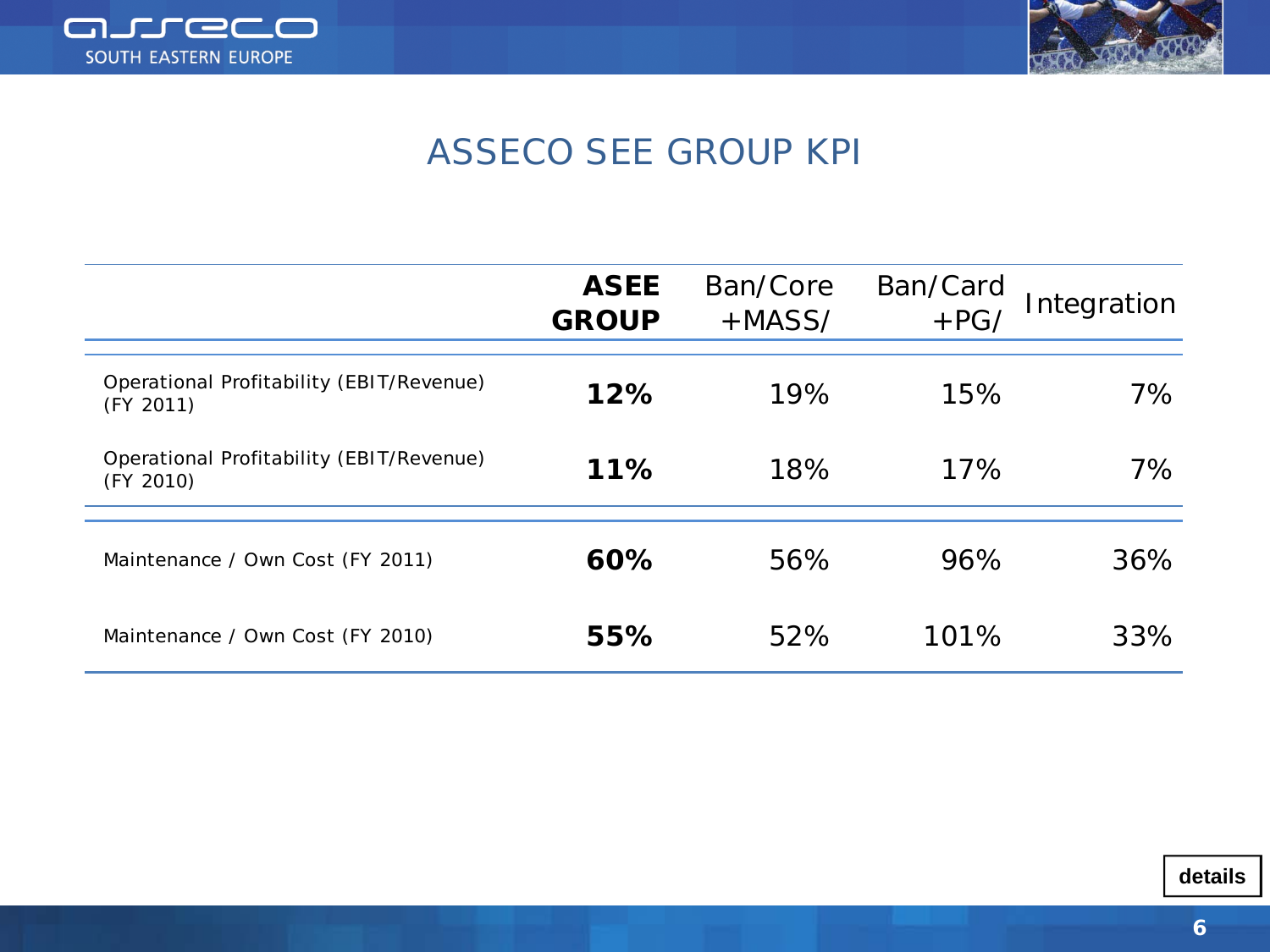



#### FINANCIAL UPDATE FY '11 VS FY '10

|                                         | <b>FS '11</b> | <b>FS '10</b>      |             | Q4 '11      | Q4 '10 |             |
|-----------------------------------------|---------------|--------------------|-------------|-------------|--------|-------------|
|                                         | <b>mEUR</b>   | mEUR <sup>'</sup>  | $\Delta \%$ | <b>mEUR</b> | mEUR   | $\Delta \%$ |
| Revenue                                 | 111,6         | 112,5              | $-1%$       | 33,5        | 37,4   | $-10%$      |
| Licence                                 | 6, 8          | 7, 9               | $-13%$      | 2,0         | 2,4    | $-18%$      |
| Maintenance                             | 28,2          | 21,4               | $+32%$      | 7,9         | 6,0    | $+31%$      |
| Services                                | 15,6          | 10, 8              | $+45%$      | 4, 9        | 4, 1   | $+19%$      |
| $TP + Eq. + Infr.$                      | 60,9          | 72,5               | $-16%$      | 18, 7       | 24,8   | $-25%$      |
| M <sub>1</sub>                          | 60,4          | 52,7               | $+15%$      | 17,9        | 15,8   | $+13%$      |
| Licence                                 | 6, 8          | $7,9$ <sup>1</sup> | $-13%$      | 2, 1        | 2,4    | $-15%$      |
| Maintenance                             | 28,0          | 21,4               | $+31%$      | 7,9         | 6,0    | $+31%$      |
| <b>Services</b>                         | 15, 4         | 10, 8              | $+44%$      | 4, 9        | 4,1    | $+19%$      |
| $TP + Eq. + Infr.$                      | 10, 1         | 12, 7              | $-20%$      | 3,1         | 3, 3   | $-6%$       |
| OC + Oper. Activities<br><b>Balance</b> | 47,1          | 39,9               | $+18%$      | 13,6        | 11,8   | $+16%$      |
| <b>EBIT</b>                             | 13,3          | 12,8               | $+4%$       | 4,3         | 4,1    | $+6%$       |
| %EBIT                                   | 12%           | 11%                | $+0,55$ pp  | 13%         | 11%    | $+2,02$ pp  |
| Financial and other<br>operations       | 1,7           | 0,2                |             | 0,4         | $-0,3$ |             |
| Income tax                              | $-1,8$        | $-2,0$             |             | $-0,5$      | $-0,7$ |             |
| Net Profit of Asseco<br><b>SEE</b>      | 13,2          | 10,9               | $+21%$      | 4,2         | 3,1    | $+34%$      |
|                                         |               |                    |             |             | -1     |             |

**details**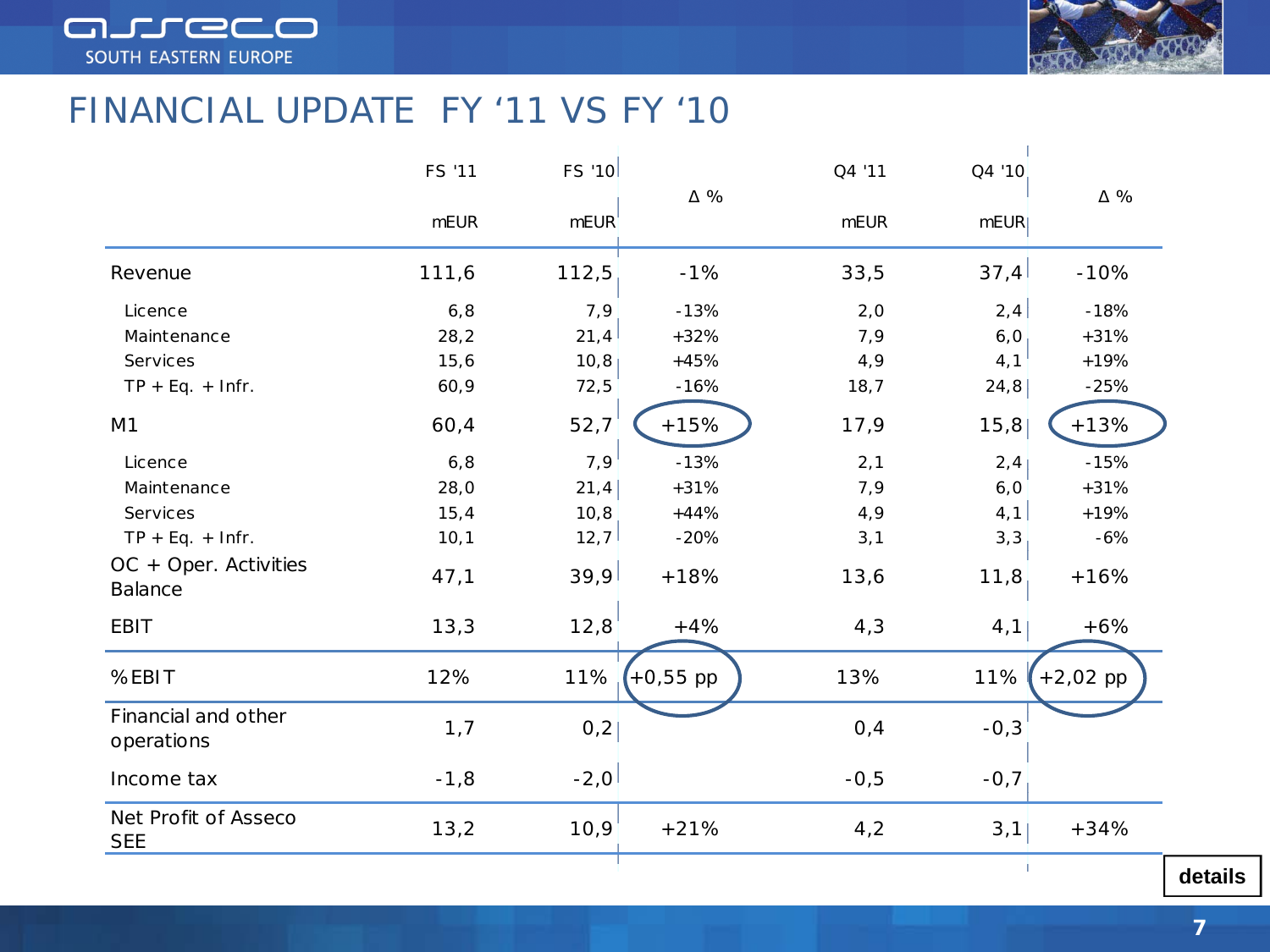



#### FINANCIAL UPDATE – FINANCIAL LIQUIDITY

| mPLN (mEUR)                                           | <b>Asseco SEE</b> | <b>Asseco SEE</b><br>Group |                                                                         |
|-------------------------------------------------------|-------------------|----------------------------|-------------------------------------------------------------------------|
| Short and long term debt<br>Cash and cash equivalents | $\Omega$<br>15    | $-1$<br>114                |                                                                         |
| $Cash - debt$                                         | 15(3,4mE)         | 113(25mE)                  | 1.1 - ASEE Bulgaria + Altius                                            |
| Receivables<br>Liabilities (in cash)<br>Inventory     | $-5$<br>O         | 133<br>$-109$<br>13        | 1.2 - provisions of CIT of IPO cost<br>0.7 - accrued expenses [bonuses] |
| <b>Operational Balance</b>                            | 13(2,9mE)         | 150(34mE)                  | $0.5$ – forward settlement                                              |
| Non cash liabilities                                  | $\overline{O}$    | $\Omega$                   | $0.6$ – trade liabilities<br>$0.9 - other$                              |
| <b>NetDebt to EBIDTA</b>                              | no debt           | no debt                    |                                                                         |
| <b>Quick Ratio</b>                                    | 3,82              | 2,26                       |                                                                         |

Dividend policy is to pay 30% of consolidated NPAT of the Group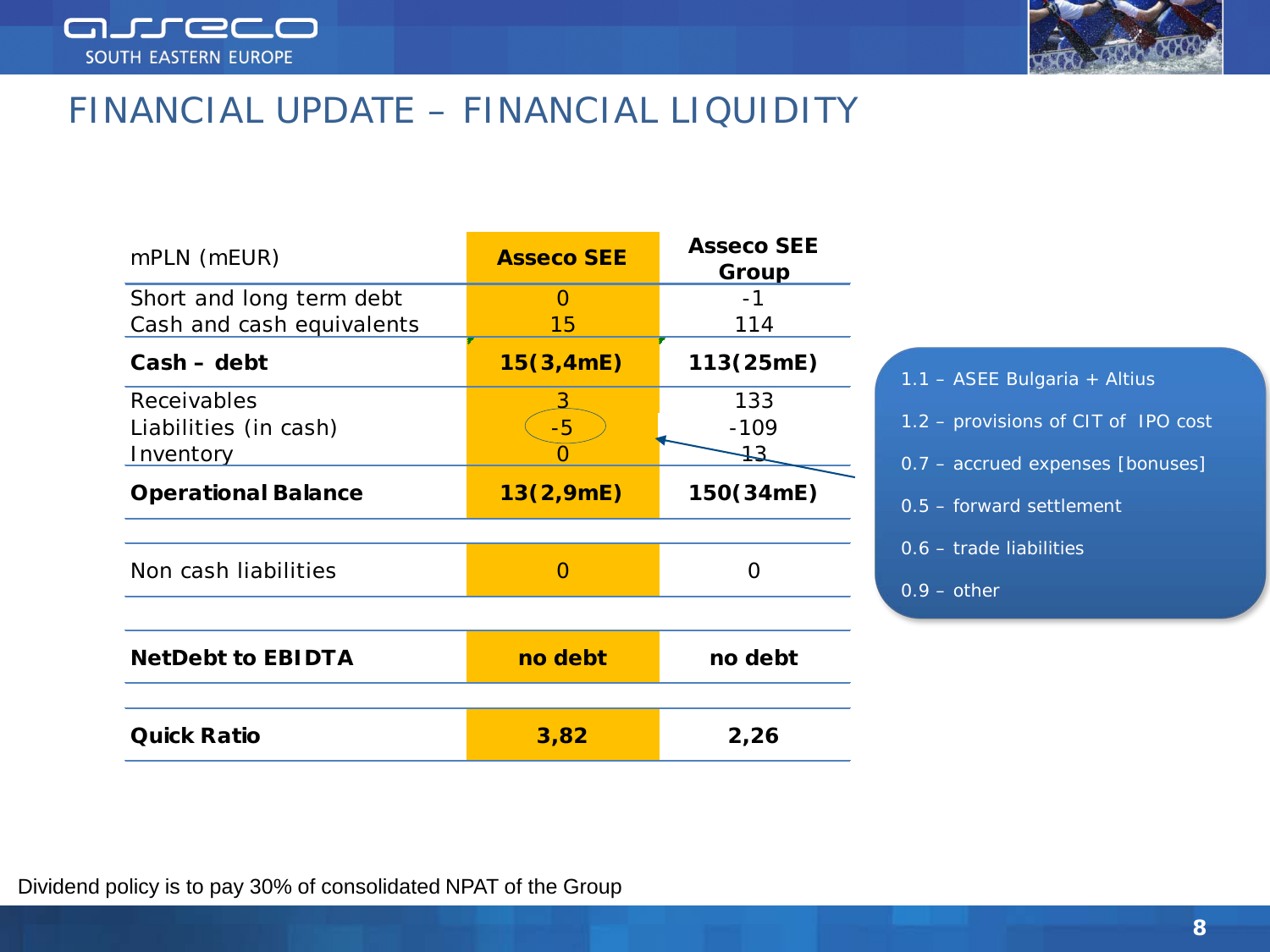



#### **CONTENTS**

- 1. 2011 SUMMARY
- 2. MERGERS AND ACQUISITIONS
- 3. OUTLOOK AND STRATEGIC FOCUS FOR 2012
- 4. APPENDIX DETAILED FINANCIAL DATA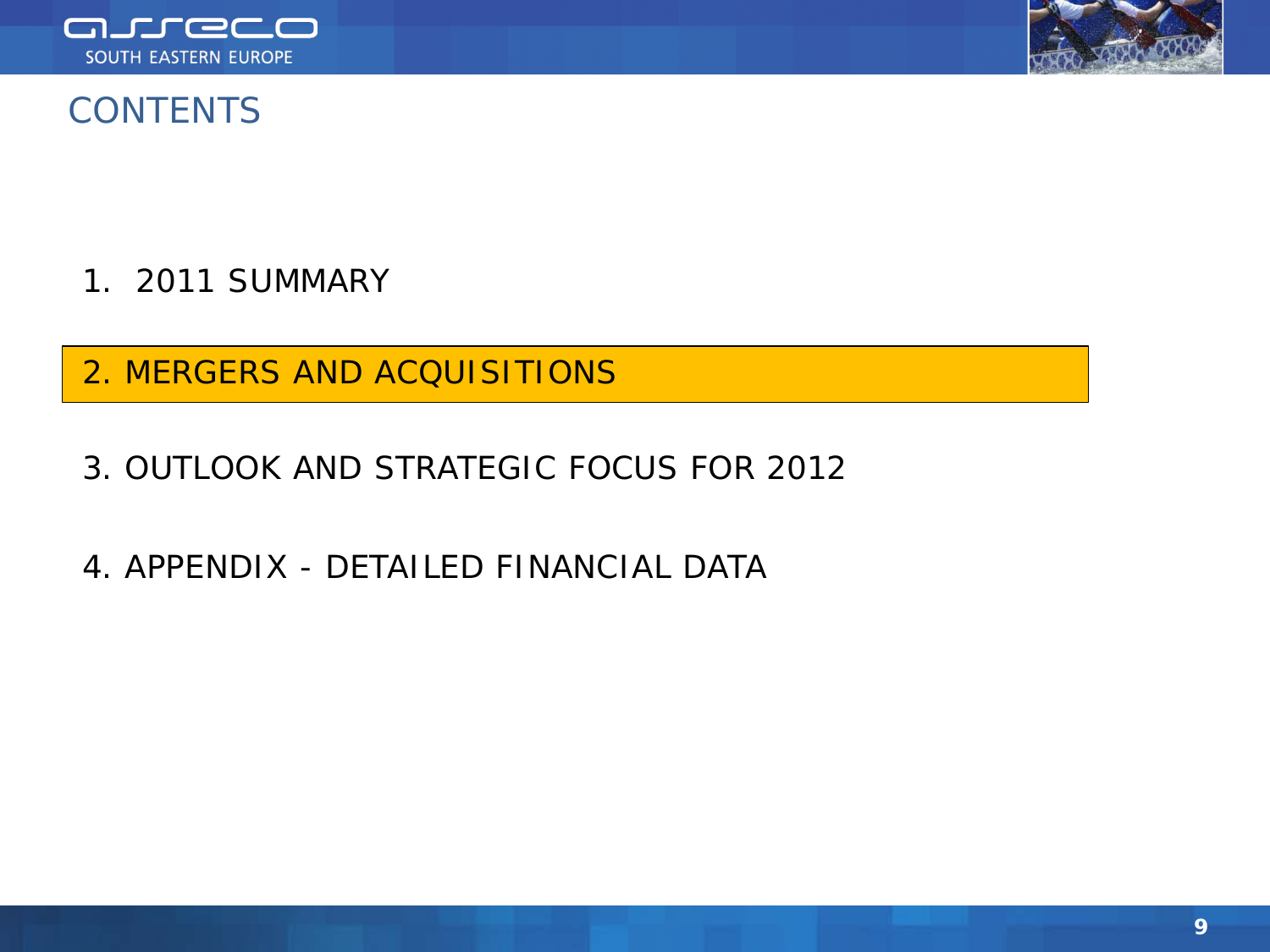



# MERGERS AND ACQUISITIONS UP-DATE

*Acquisitions Description*

50% Simt Cardinfo **Acquisition** completed

October 11, 2011

New name was registered Asseco SEE

Altius Bulgaria **Merger** completed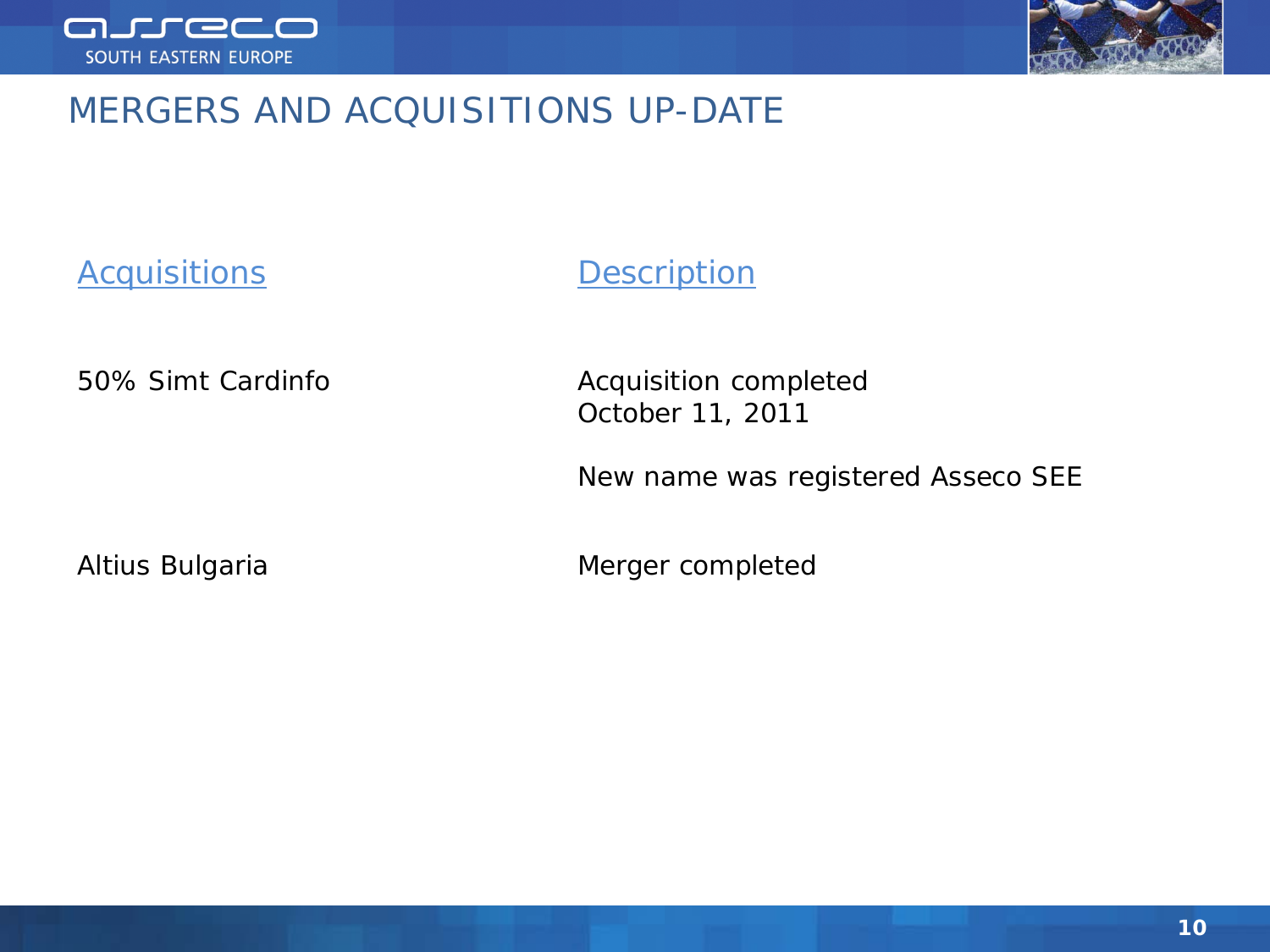#### nureco SOUTH EASTERN EUROPE



*Comp 1*

*100%* Active in: Turkey System Integration (Sftw &

Serv)

Financial results (2011): Rev: mEUR 4,1 EBIT: mEUR 1,3

*Comp 2*

*100%* Active in: Turkey Health Care Financial results (2011): Rev: mEUR 14,5 EBIT: mEUR 0,8

#### **Acquired during the last 12 months**

*Simt Cardinfo / Asseco SEE in Slovenia*

active in: Slovenia **CARD** 

*Altius / merged with ASEE in Bulgaria*

active in: Bulgaria CARD

#### **Advanced acquisition goals Next (1) potential acq. goals**

**Discussions** with 1 Company in Bulgaria

Active in: Banking & Finance sector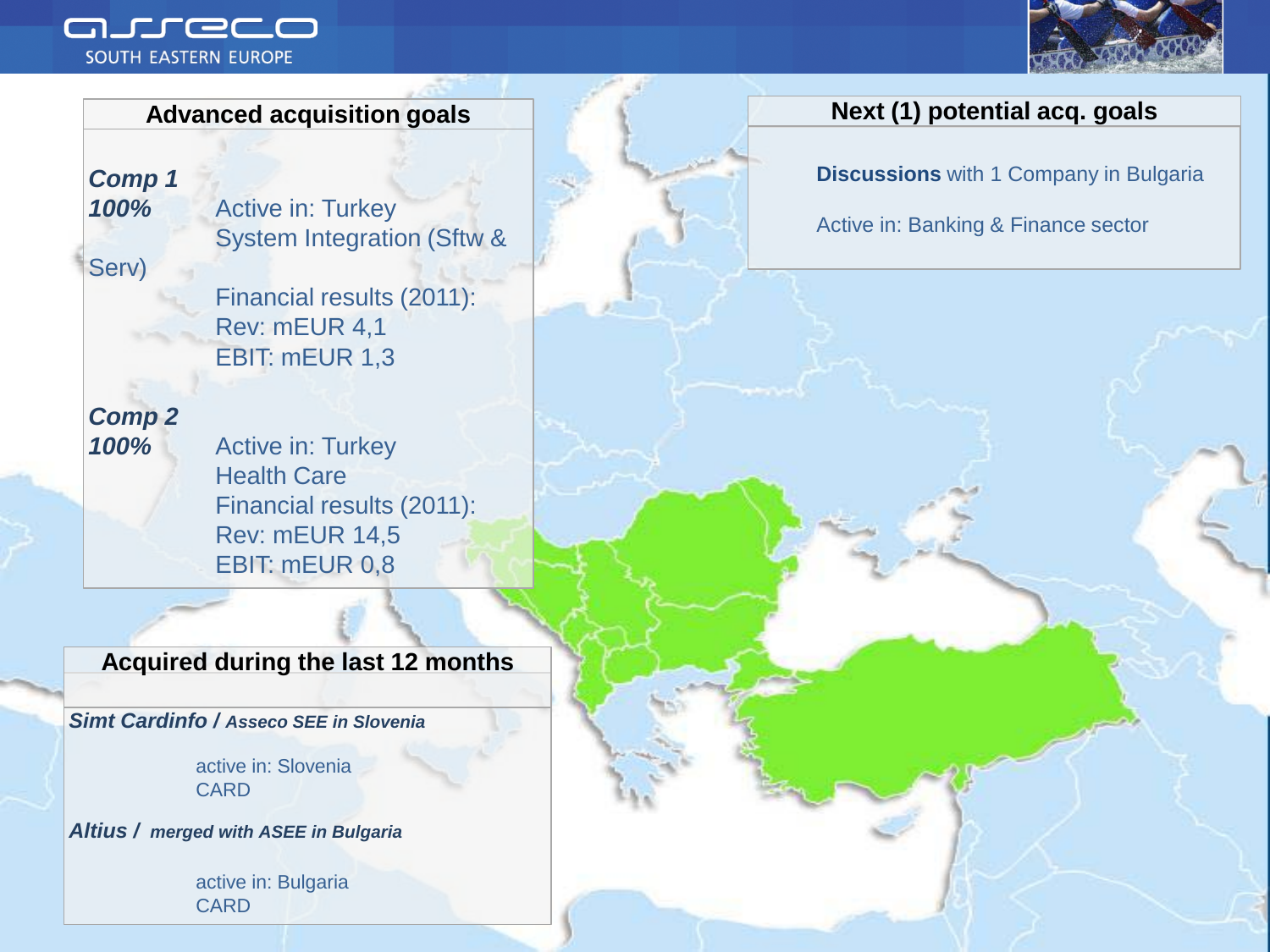



## **CONTENTS**

- 1. 2011 SUMMARY
- 2. MERGERS AND ACQUISITIONS

3. OUTLOOK AND STRATEGIC FOCUS FOR 2012

4. APPENDIX - DETAILED FINANCIAL DATA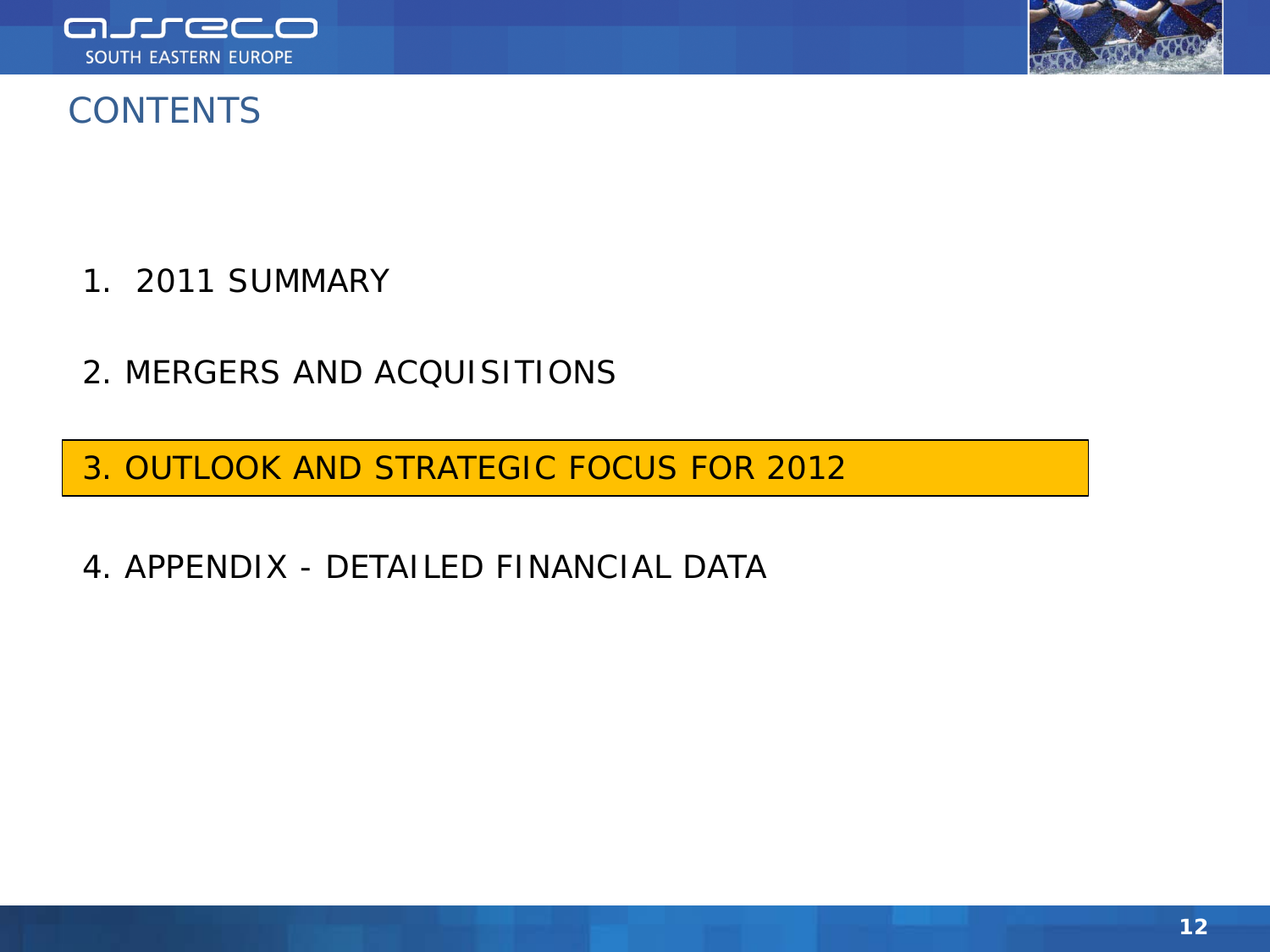



#### IMPROVEMENTS OF BL IN M1 (FY)

| mEUR.             | 2011 | 2012 | Diff   |
|-------------------|------|------|--------|
| <b>Rev BL</b>     | 51,7 | 56,5 | $+9\%$ |
| M <sub>1</sub> BL | 37,1 | 40.7 | $+10%$ |



\* Backlog as at February 10<sup>th</sup> for 2012 and as at February 10<sup>th</sup> for 2011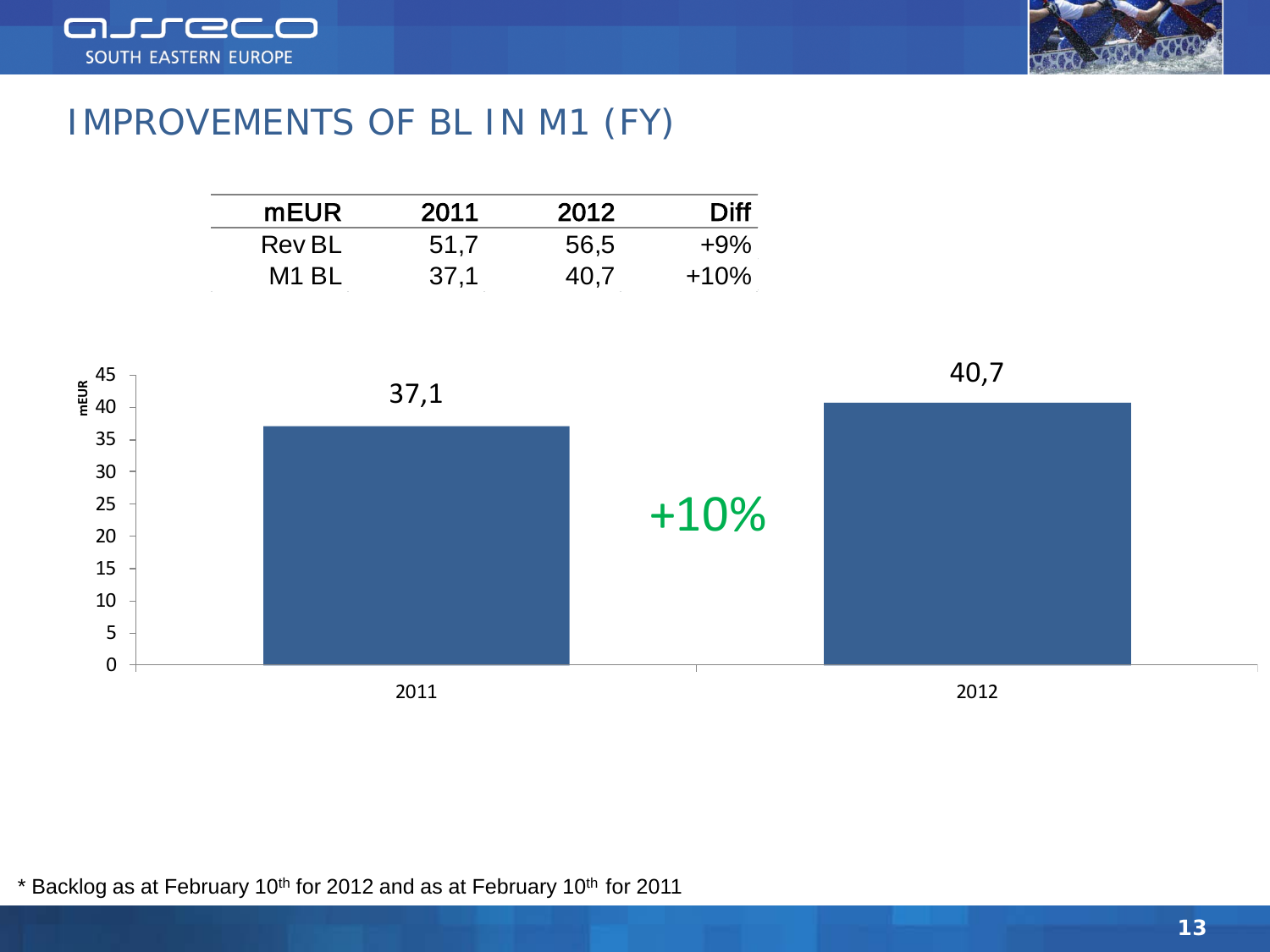



#### IMPROVEMENTS OF BL IN M1 (Q1)

| mEUR              | Q1 2011 | Q1 2012 | <b>Diff</b> |
|-------------------|---------|---------|-------------|
| Rev BL            | 18.6    | 21,4    | $+15%$      |
| M <sub>1</sub> BL | 12,0    | 13.1    | $+9\%$      |



\* Backlog as at February 10<sup>th</sup> for 2012 and as at February 10<sup>th</sup> for 2011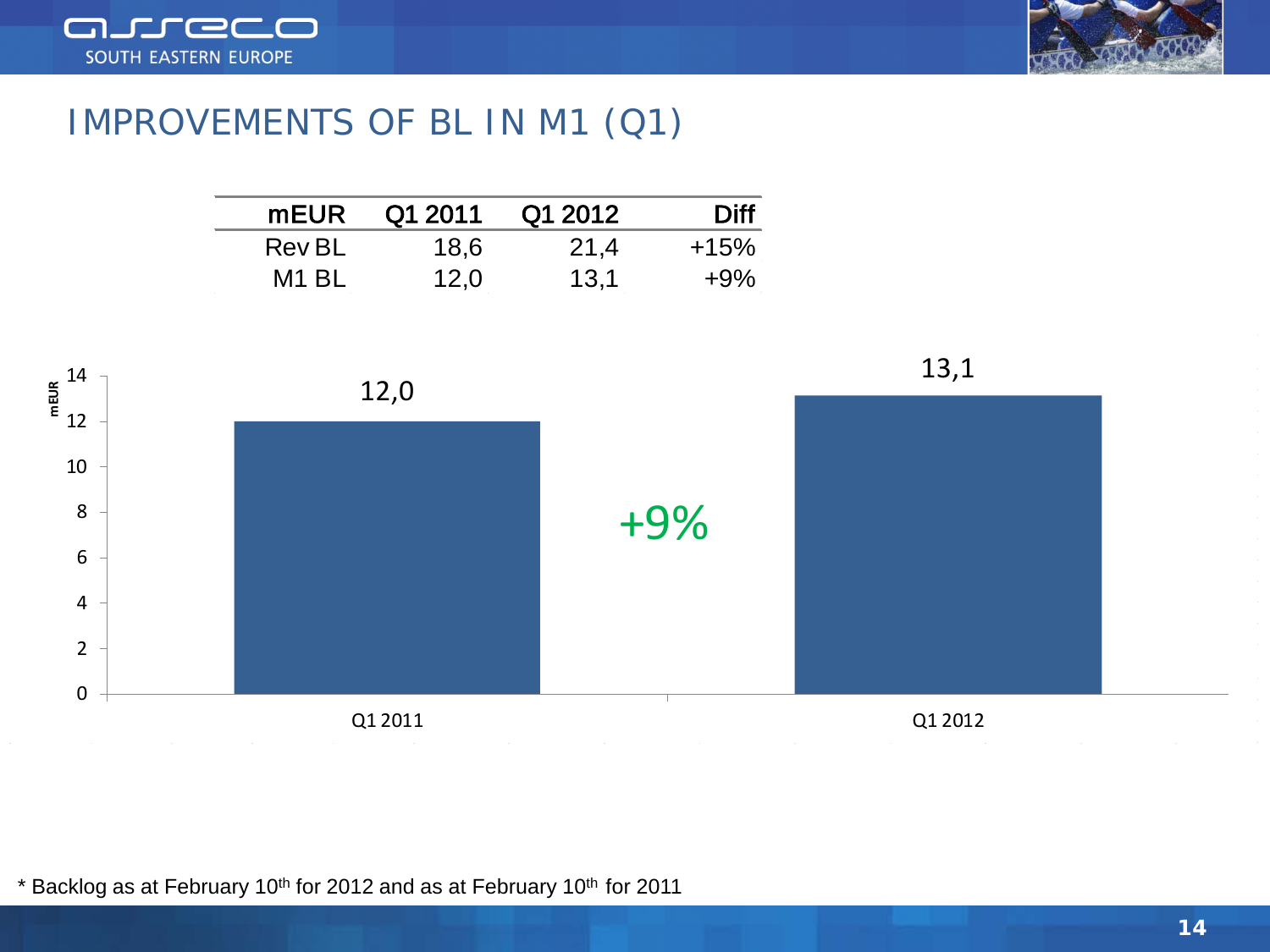



#### STRATEGIC FOCUS FOR ASSECO SEE FOR COMMING YEARS

# GROWTH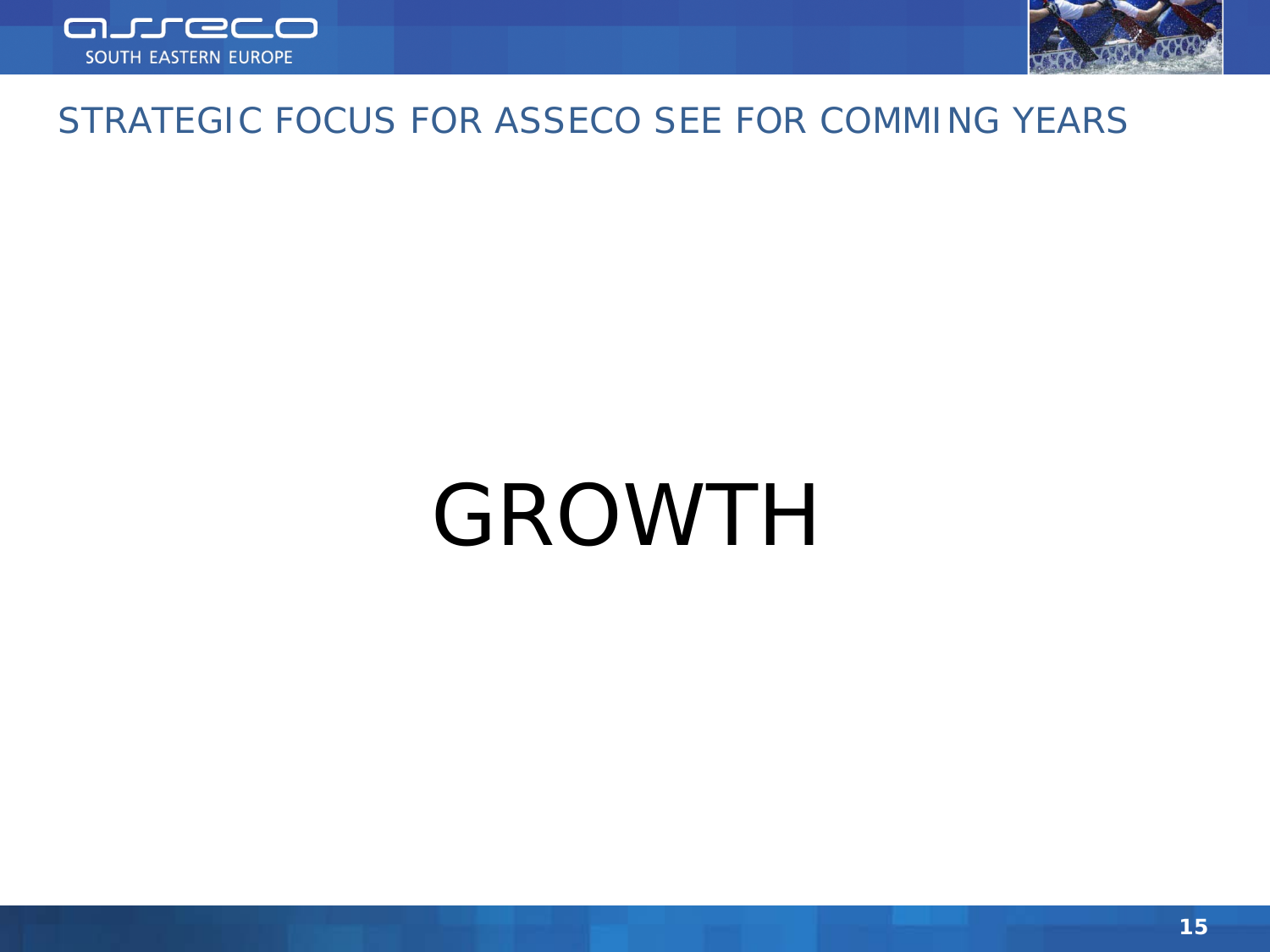



# SOURCES OF GROWTH

# **Existing Markets**

- Market growth (GDP, IT market)
- Increase market share (in-house and competing solutions)
- Increase efficiency (own software and services)

#### **New Markets**

- Existing geographies with new products
- New geographies with existing or new products
- Direct green-field investment
- Partnership network development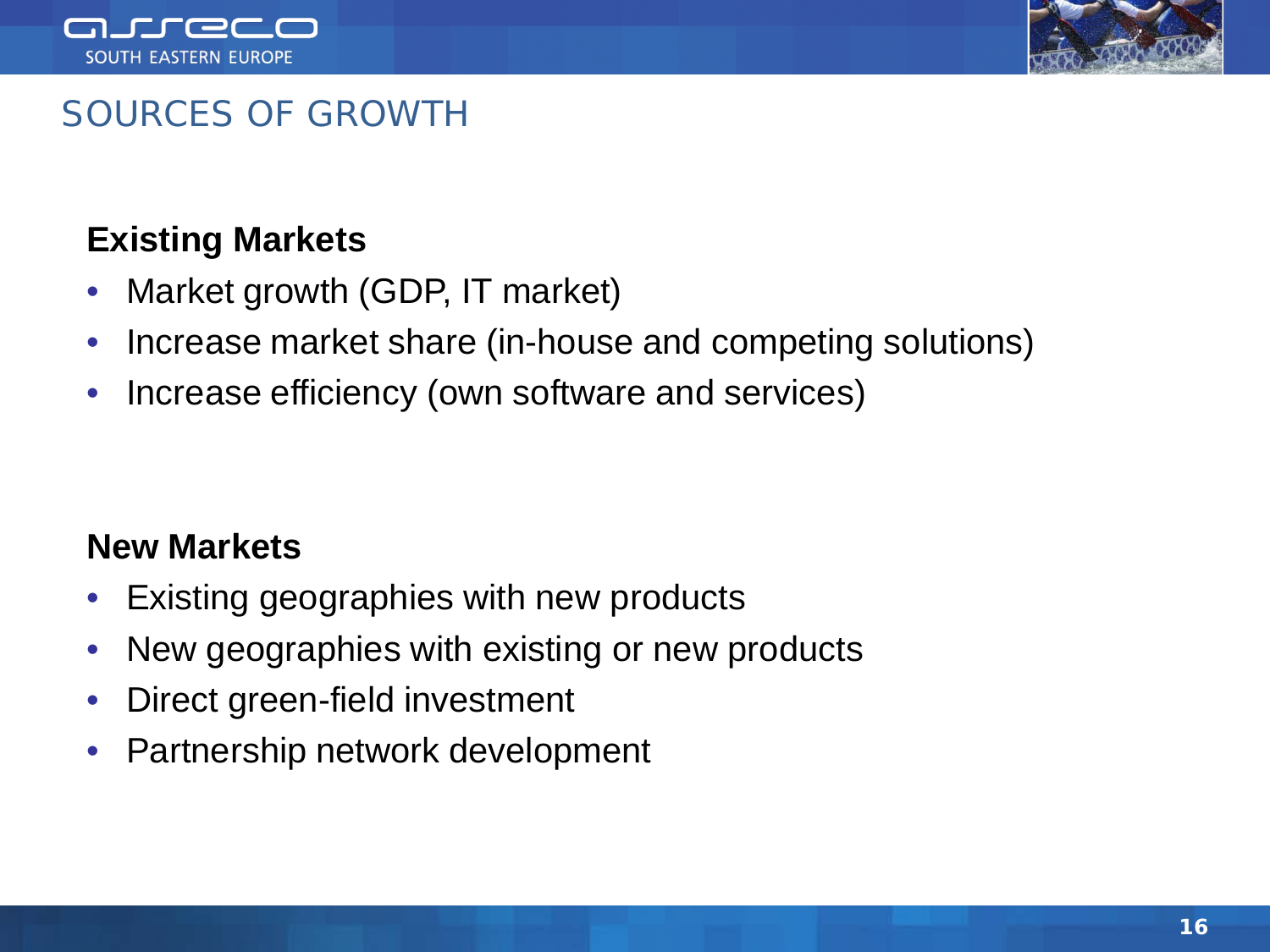



# WAYS TO GROW – AREAS THAT ARE ADDRESSED

#### **Culture**

Innovative, own solution oriented Sales oriented

#### **People**

Attract best talents (recruitment) Train, Coach, Improve

#### **Organisation**

Introduce/strengthen functional management (sales, production, HR, marketing, finance vs. existing matrix of Countries and BUs)

#### **Enhance/strengthen Product Portfolio**

Marketing thus increased recognition New approach to existing solutions: SAS, outsourcing New innovative solutions

#### **Acquisitions**

Only to support and enhance the above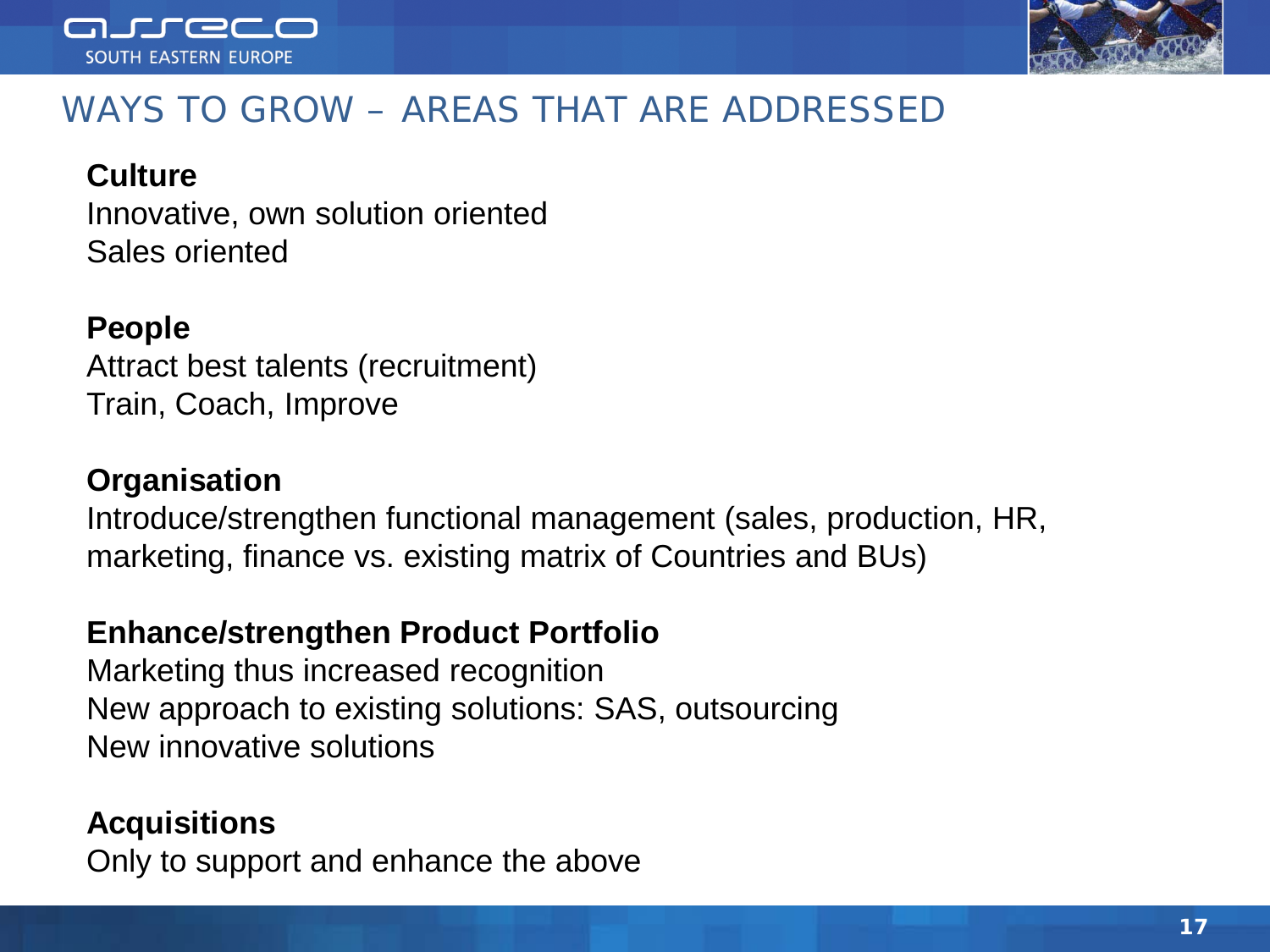



#### STRONG FINANCIAL SUPPORT FOR DEVELOPMENT

| <b>mEUR</b>        | 2012 | 2011 |
|--------------------|------|------|
| $R\&D^*$           | 4.2  | 1.1  |
| Market development | 1,3  |      |
| <b>Development</b> |      | 1,5  |
| investments        | 5,5  |      |

Licence revenue generated from investments is expected to cover investment in less than 3 years.

\* Not capitalised 0.8mE in 2012 & 0.3mE in 2011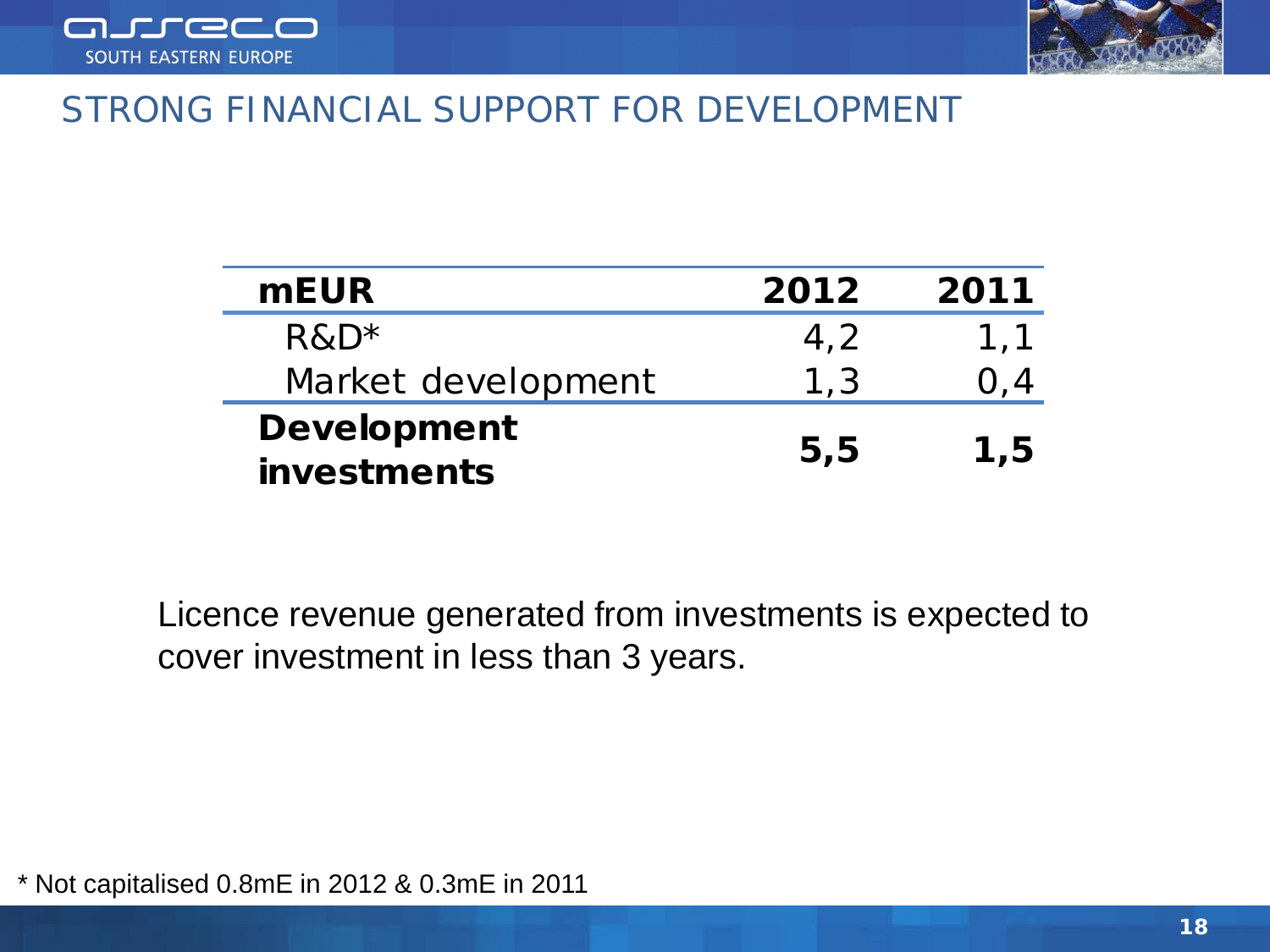



# SELECTED PRODUCT DEVELOPMENTS IN PROGRESS

- Experience Treasury
- **Experience Deposit Back Office**
- Experience Loans Back Office
- Experience Platform V2
- Experience Relationship Manager
- Experience Collateral Management
- Experience Product Studio
- ASEBA JiMBa NG
- InACT-anti fraud solution
- SxS enhancements in 2012
- ASEBA Mobile Payment
- Hosted ACS
- ASEBA Loyalty 4All
- NestPay Additional Modules
- Billing Solution
- Document Management System
- MagiContact Center System
- Video Enable Contact Center
- Voice Verification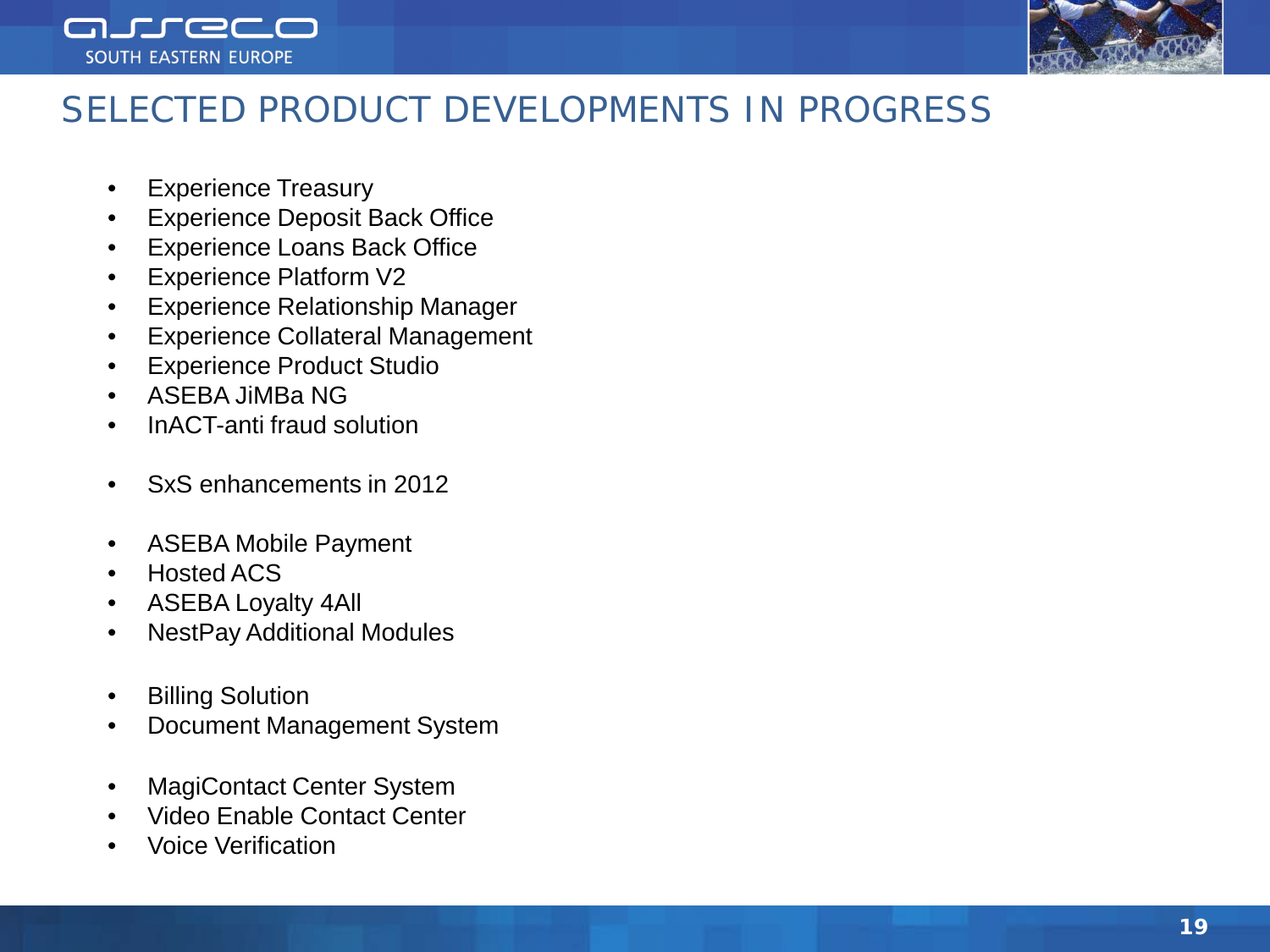



# SELECTED MEASURES OF SUCCESS

## **Growth of:**

- Revenue from own solutions and services
- New Markets revenue
- Reocurring revenue



# **Result in:**

- Higher Profitability
- **Higher Revenue**
- More Stability and Security



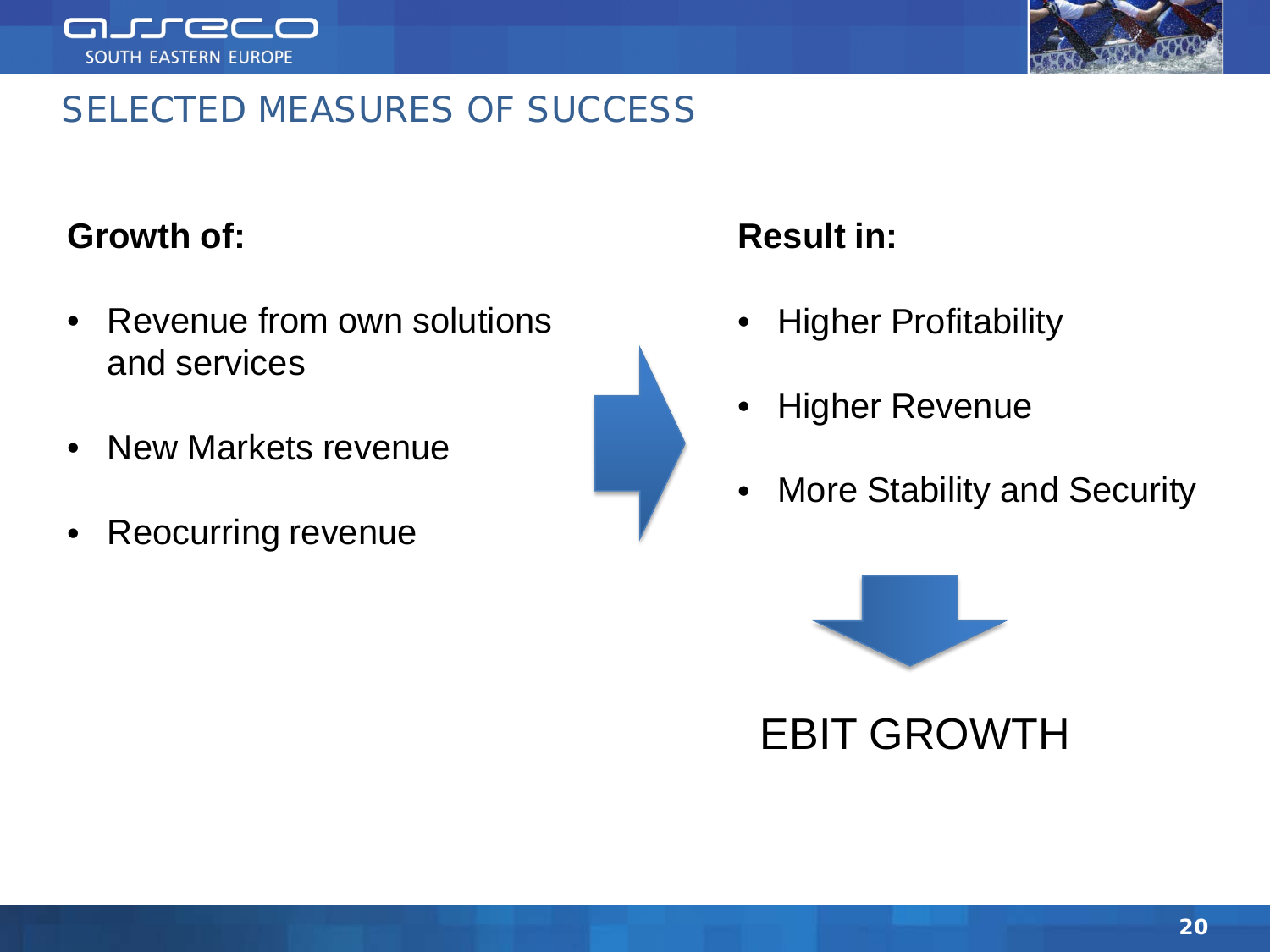



# REVENUE – OWN SOLUTIONS AND SERVICES





|            | 2009A | 2010A | 2011A |
|------------|-------|-------|-------|
| Share[Rev] | 34%   | 36%   | 45%   |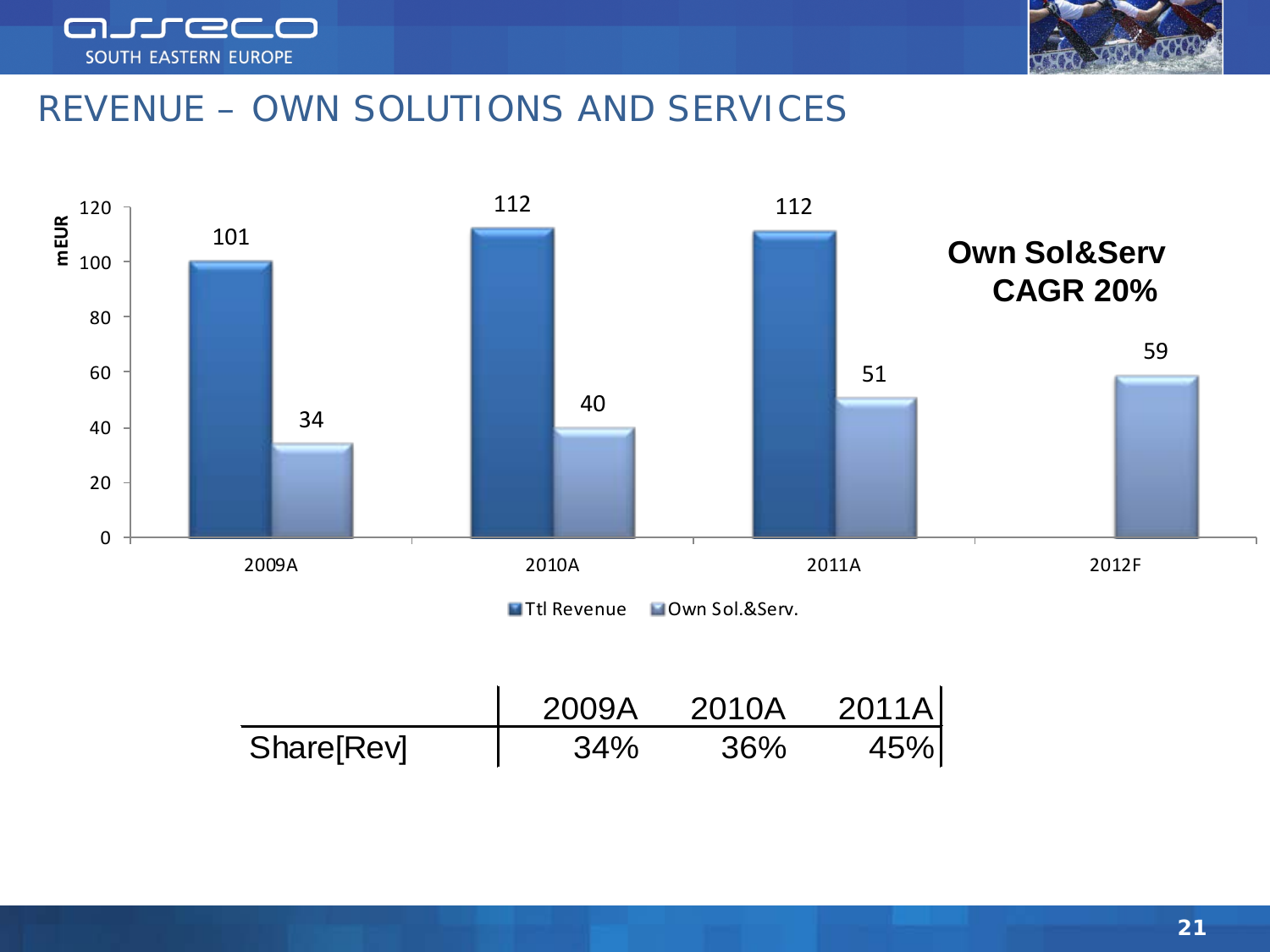



#### REVENUE – NEW MARKETS & SHARE IN TOTAL REVENUE



**New** 

|            |    | 2009A 2010A 2011Al |  |
|------------|----|--------------------|--|
| % in Sales | 3% |                    |  |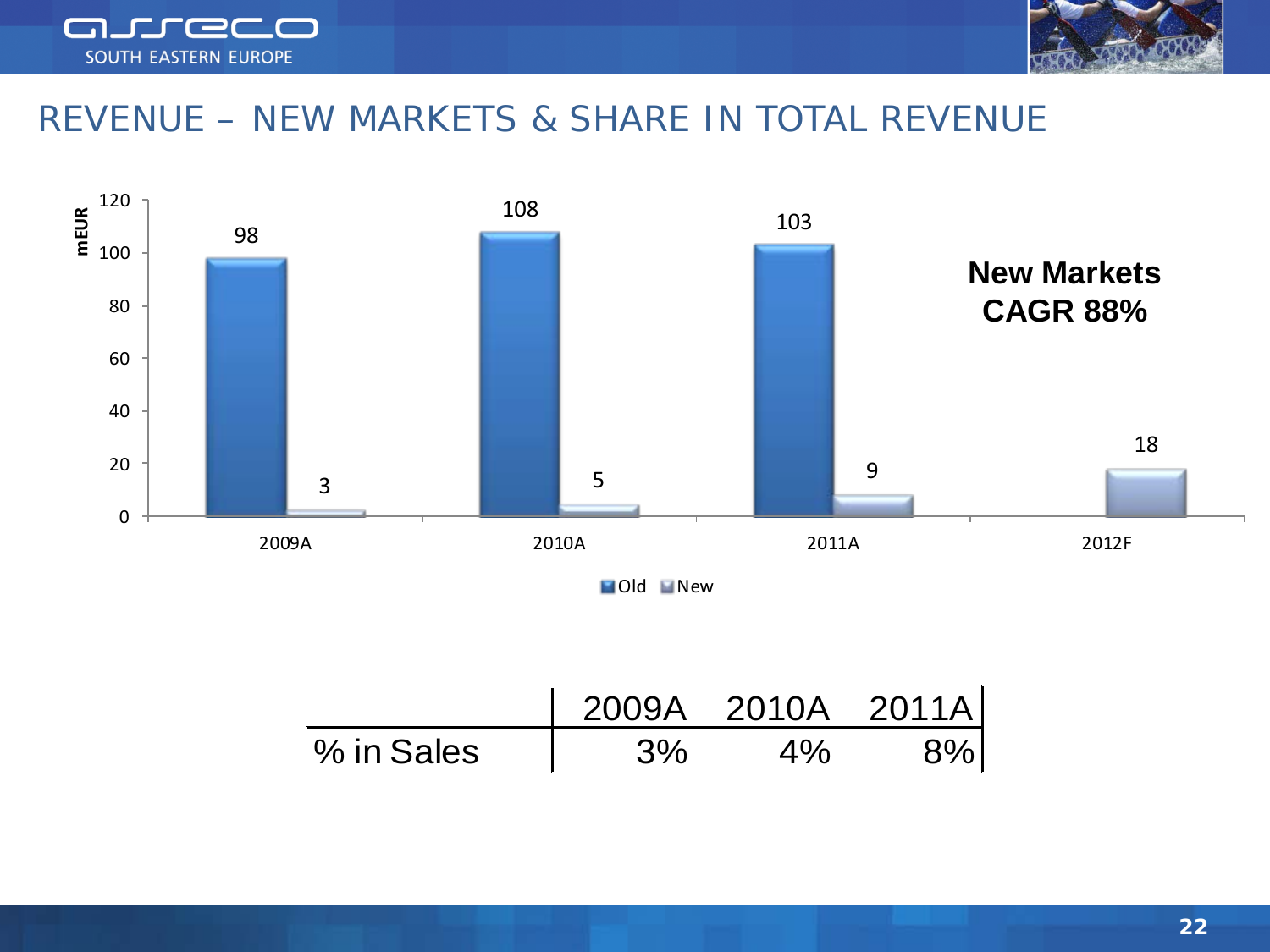



# REOCURRING REVENUE (MAINTENANCE)

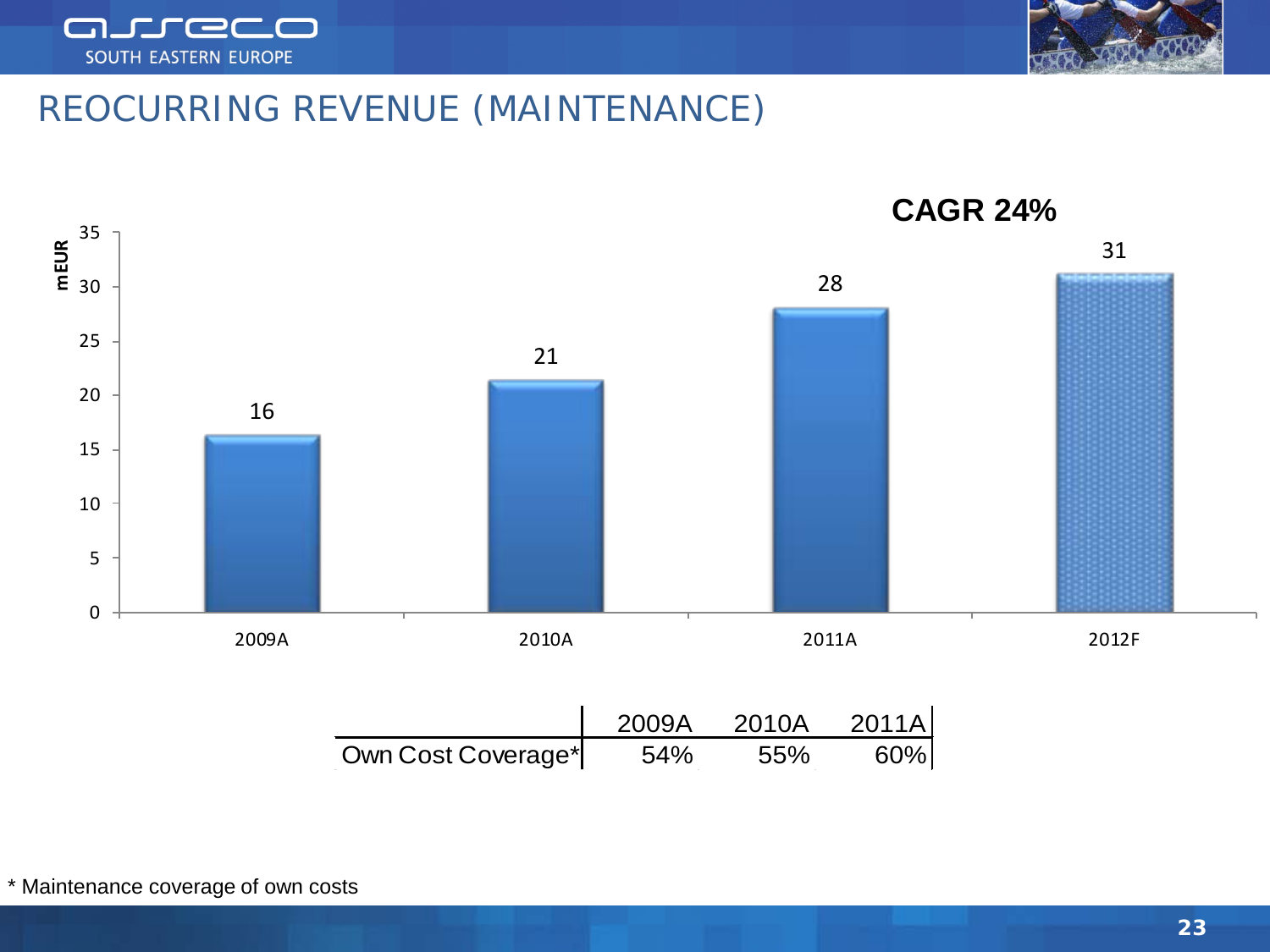



#### **CONCLUSIONS**

Growth on existing markets expected though will not be big enough

Way to achieve higher growth and returns is expansion to new markets

New markets are understood as both: new geographies and new solutions on existing markets and on new geographies

Expected growth only possible thanks to investment which is being made in:

- Market development
- Product development
- People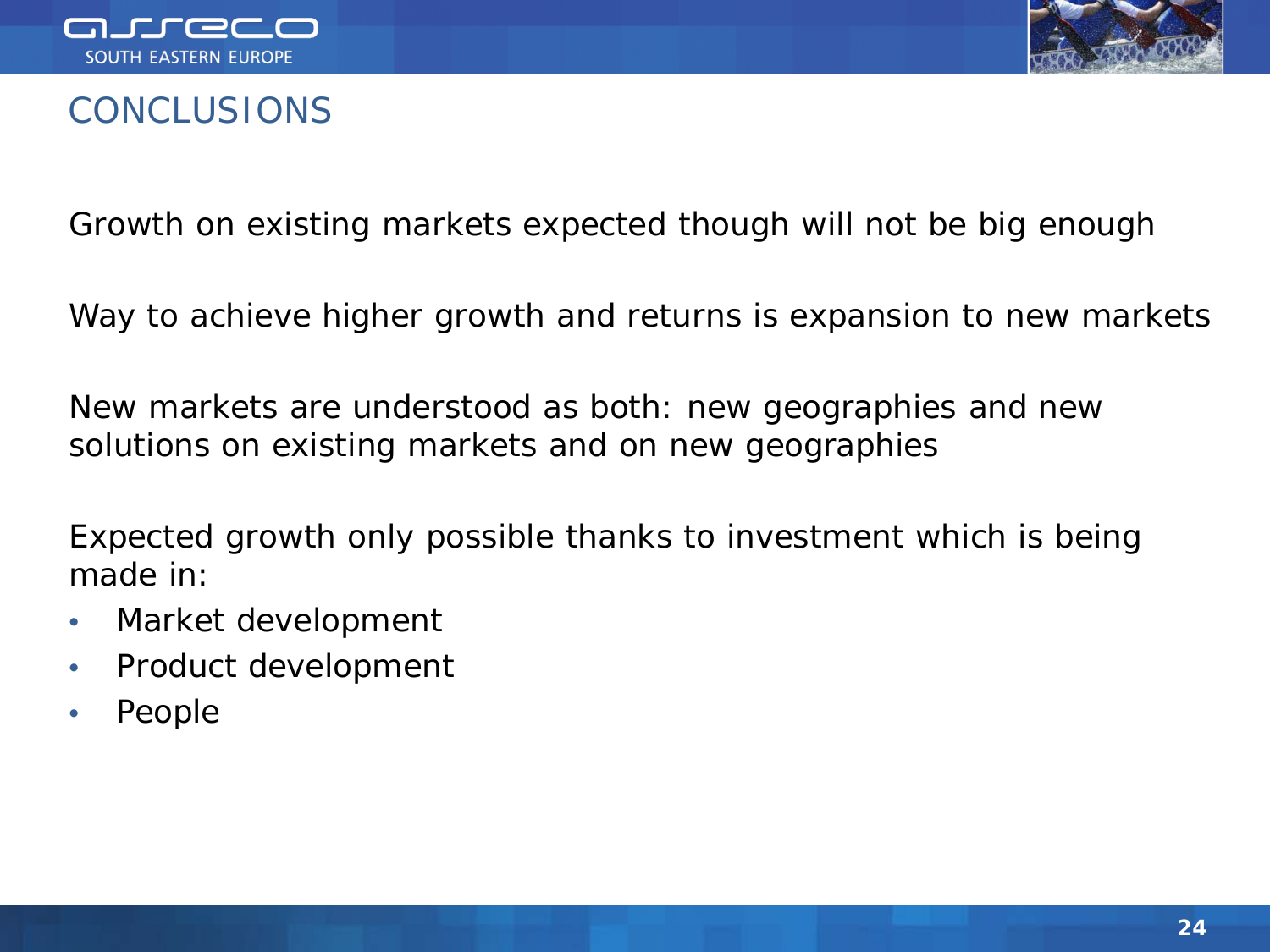



#### **CONTENTS**

- 1. 2011 SUMMARY
- 2. MERGERS AND ACQUISITIONS
- 3. OUTLOOK AND STRATEGIC FOCUS FOR 2012
- 4. APPENDIX DETAILED FINANCIAL DATA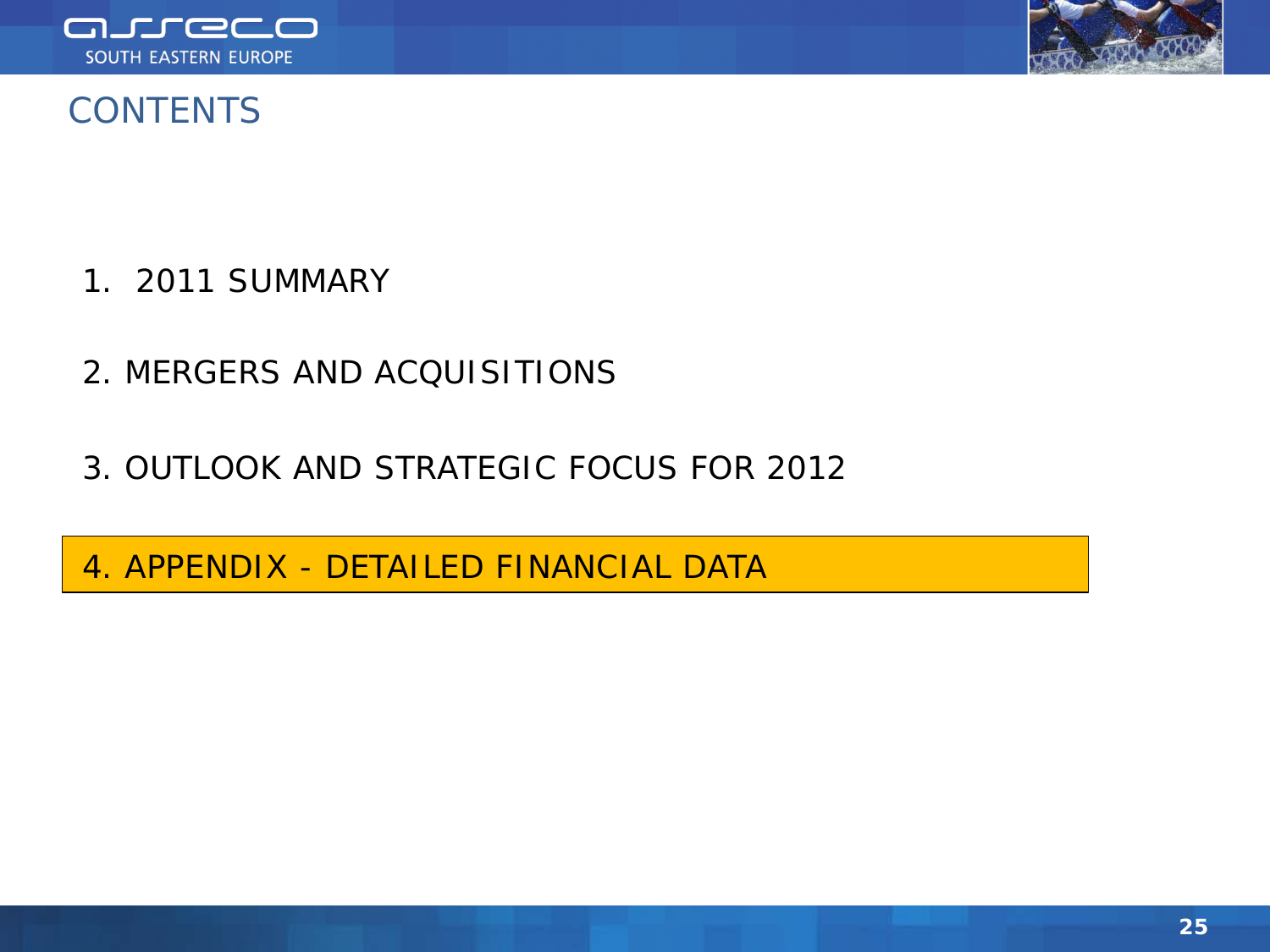



#### BASIC DEFINITIONS

**M1 [Margin 1]** = Revenues – Cost of Goods Sold **BL [Backlog]** (Value of contracts already signed) **Operating Profitability** = EBIT/Revenues **Maintenance coverage** = Maintenance Revenues/Own Cost **Own S&S** [own software and services] **Proprietary Sft & Serv** [own software and services] **LTM** [last twelve months] **FY** [full year] **Old Operations –** without acquisitions **New Operations –** new acquired companies in 2010 ITD, EST, BDS and 50% Cardinfo BDS **Organic Growth –** it means operational growth/loss [by acquisitions only change between current and ProForma results is treated as oragnic growth] **EBIT Margin** = EBIT/Revenues **Quick Ratio** = (Receiveables + Cash and Cash Equivalents)/Current liabilities

Exchange Rates [EUR/PLN]: **2011 Q1-4** - 4,1401 **2010 Q1-4** - 4,0044

**mEUR** – million EUR (in whole presentation, amounts are in mE unless is stated differently) **mPLN** – million PLN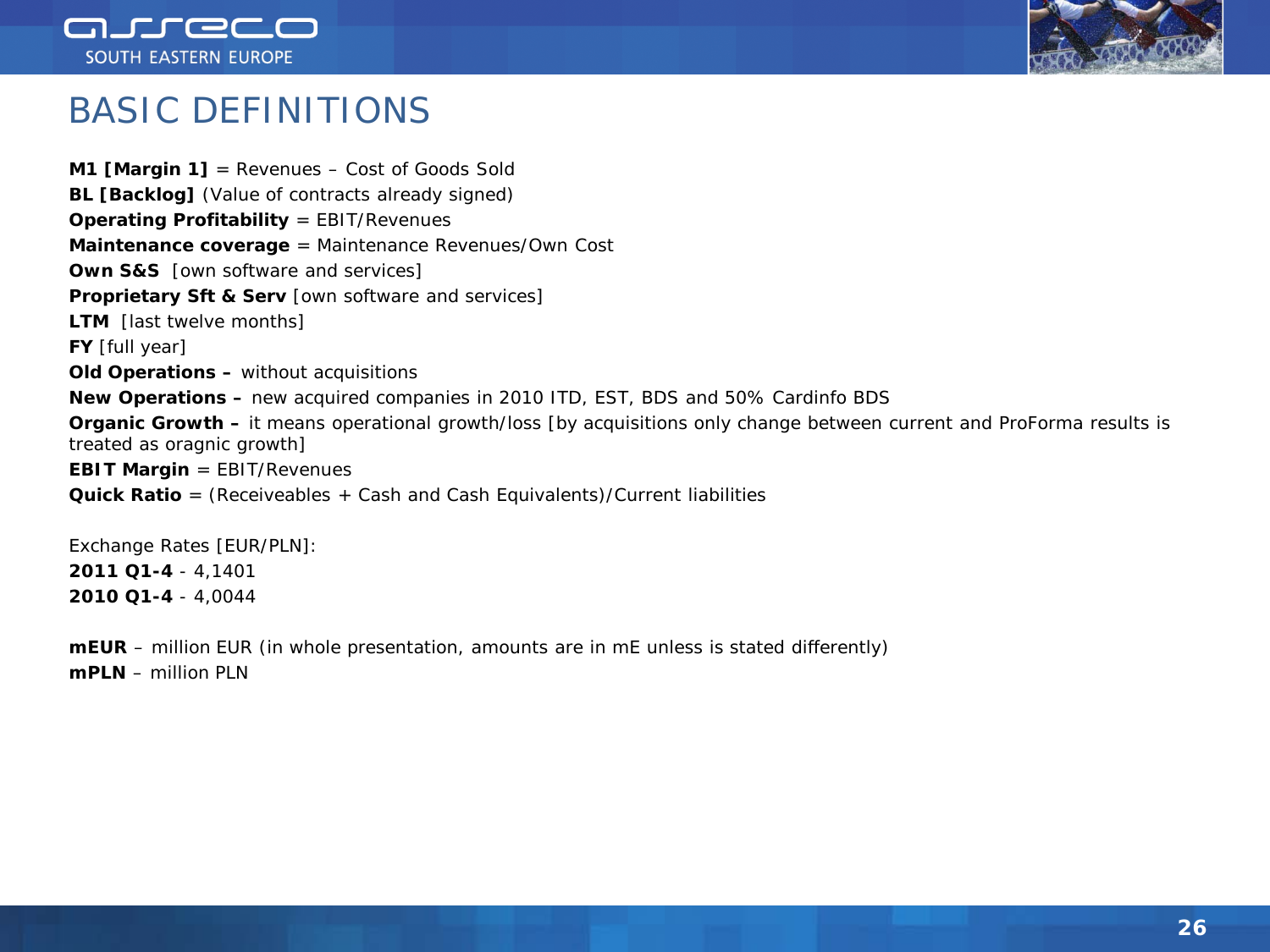arreco SOUTH EASTERN EUROPE

#### ASSECO SEE GROUP FY '11 RESULTS COMPANIES AND REGIONAL REVENUE AND EBIT CONTRIBUTION – FY '11\*

| <b>KEUR</b>             | <b>Revenue</b><br><b>FY '11</b> | <b>Revenue</b><br><b>FY '10</b> | <b>Change</b> | % Diff | <b>EBIT</b><br><b>FY '11</b> | <b>EBIT</b><br><b>FY '10</b> | <b>Change</b> | % Diff | <b>NPAT</b><br><b>FY '11</b> | <b>NPAT</b><br><b>FY '10</b> | <b>Change</b> |
|-------------------------|---------------------------------|---------------------------------|---------------|--------|------------------------------|------------------------------|---------------|--------|------------------------------|------------------------------|---------------|
| Alb                     | 509                             | 491                             | 18            | 4%     | 36                           | 26                           | 10            | 36%    | 38                           | 19                           | 19            |
| B&H                     | 3 4 6 7                         | 2 5 7 6                         | 891           | 35%    | 624                          | 673                          | $-49$         | $-7%$  | 599                          | 629                          | $-30$         |
| <b>Bul</b>              | 905                             | 483                             | 422           | 87%    | 152                          | 102                          | 50            | 48%    | 141                          | 89                           | 52            |
| Cro                     | 15 0 26                         | 10 343                          | 4 683         | 45%    | 1859                         | 1910                         | $-51$         | $-3%$  | 1516                         | 1 489                        | 27            |
| Kos                     | 4 1 2 3                         | 6831                            | $-2708$       | $-40%$ | 505                          | 431                          | 74            | 17%    | 448                          | 368                          | 80            |
| Mac                     | 13 290                          | 20 286                          | $-6996$       | $-34%$ | 1886                         | 2 5 5 4                      | $-668$        | $-26%$ | 1 701                        | 1977                         | $-276$        |
| Mon                     | 1632                            | 1 2 8 7                         | 345           | 27%    | 339                          | 283                          | 56            | 20%    | 310                          | 256                          | 54            |
| Pol                     | 1685                            | 1 3 8 2                         | 303           | 22%    | 69                           | 343                          | $-274$        | $-80%$ | 1 1 7 3                      | 475                          | 698           |
| Rom                     | 32 280                          | 35 720                          | $-3440$       | $-10%$ | 3 1 7 3                      | 3 208                        | $-35$         | $-1%$  | 2880                         | 2 9 8 2                      | $-102$        |
| Ser                     | 28 0 24                         | 27 942                          | 82            | 0%     | 3 2 4 8                      | 2677                         | 571           | 21%    | 3 002                        | 2 1 3 9                      | 863           |
| <b>Slo</b>              | 2086                            | 1 536                           | 550           | 36%    | 154                          | 62                           | 92            | 149%   | 127                          | 41                           | 86            |
| Tur                     | 8 5 3 2                         | 3 5 8 1                         | 4 9 5 1       | 138%   | 1 2 1 6                      | 482                          | 734           | 152%   | 1 266                        | 423                          | 843           |
| <b>Asseco SEE Group</b> | 111559                          | 112460                          | $-901$        | $-1%$  | 13 26 1                      | 12753                        | 508           | 4%     | 13 201                       | 10888                        | 2313          |





**[back](#page-2-0)**

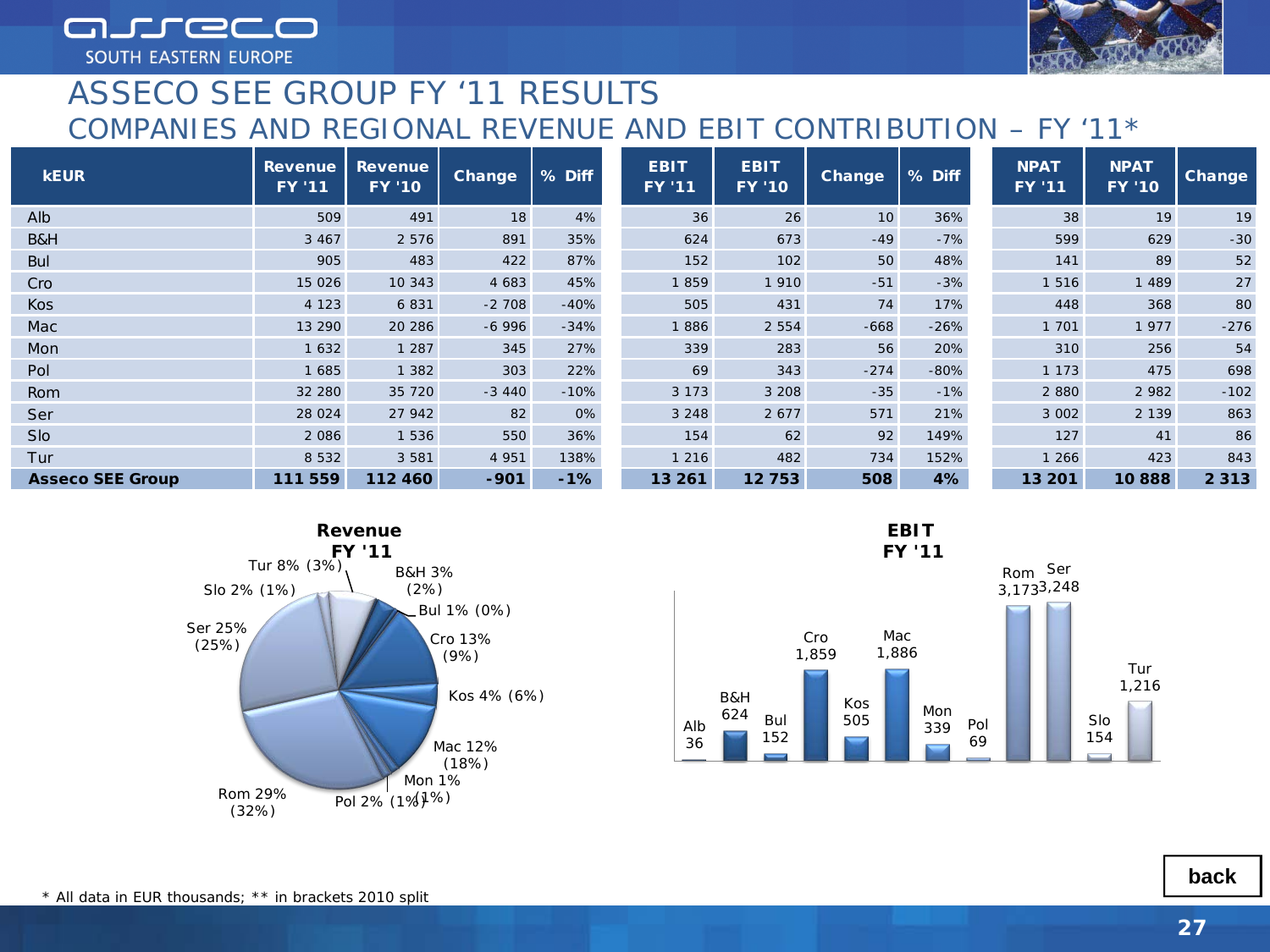arreco **SOUTH EASTERN EUROPE** 

#### ASSECO SEE GROUP FY '11 RESULTS COMPANIES AND REGIONAL REVENUE AND EBIT CONTRIBUTION – FY '11\*

| <b>kEUR</b>             | <b>Revenue</b><br><b>FY '11</b> | <b>Revenue</b><br><b>FY '10</b> | Change  | <b>EBIT</b><br><b>FY '11</b> | <b>EBIT</b><br><b>FY '10</b> | <b>Change</b> |
|-------------------------|---------------------------------|---------------------------------|---------|------------------------------|------------------------------|---------------|
| <b>Banking</b>          | 54 960                          | 46 975                          | 7985    | 9 502                        | 8 2 3 9                      | 1 263         |
| Ban/Core+MASS/          | 28 818                          | 28 464                          | 354     | 5492                         | 5036                         | 456           |
| Ban/Card+PG/            | 26 142                          | 18 511                          | 7631    | 4 0 0 9                      | 3 203                        | 807           |
| Integration             | 56 599                          | 65 486                          | $-8887$ | 3 7 5 9                      | 4 5 1 4                      | $-755$        |
| <b>Asseco SEE Group</b> | 111559                          | 112460                          | $-901$  | 13 26 1                      | 12 753                       | 508           |



#### Ban/Core+M ASS/ 41% (39%) Ban/Card+P G/ 30% (25%) Integration 28% (35%) **EBIT contribution FY '11**



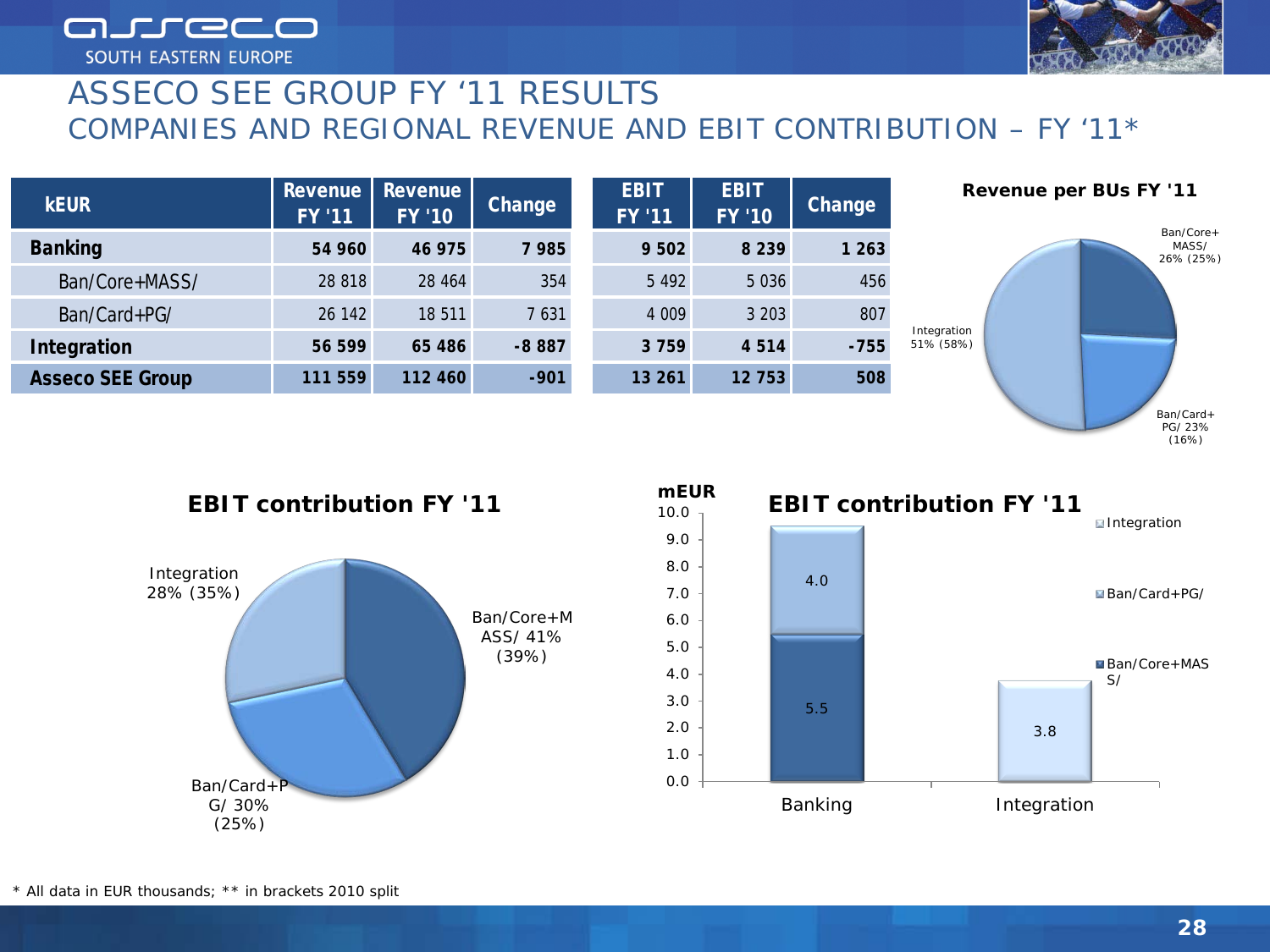



#### ASSECO SEE GROUP FY '11 RESULTS (FINANCIAL STATEMENT) CONSOLIDATED FY '11 SALES STRUCTURE (REVENUE)



*\* All data in EUR thousands / % in total FY 2011 sales / % change to FY 2010 sales*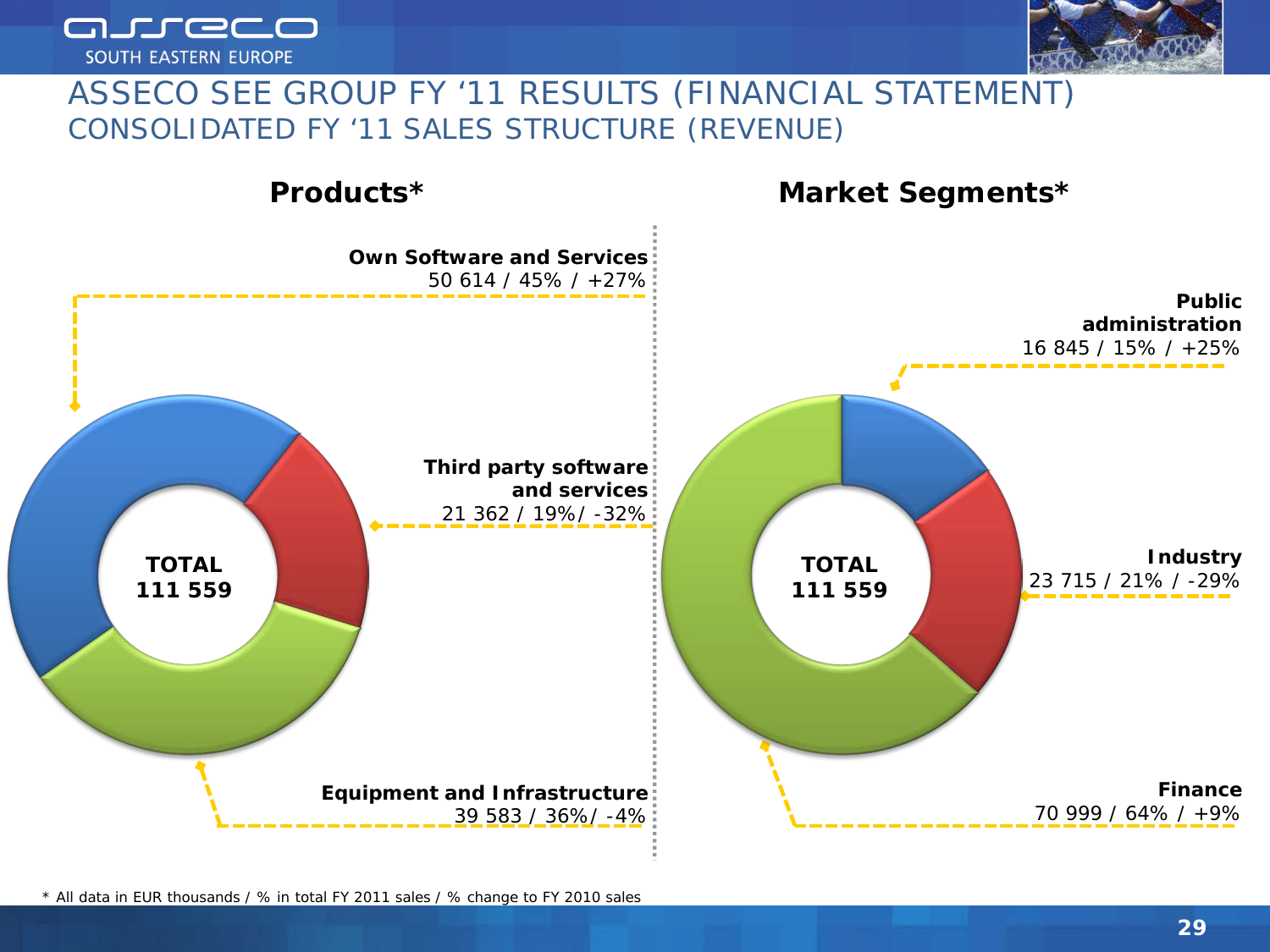



# ASSECO SEE GROUP FY '11 RESULTS CONSOLIDATED FY '11 EMPLOYEE STRUCTURE

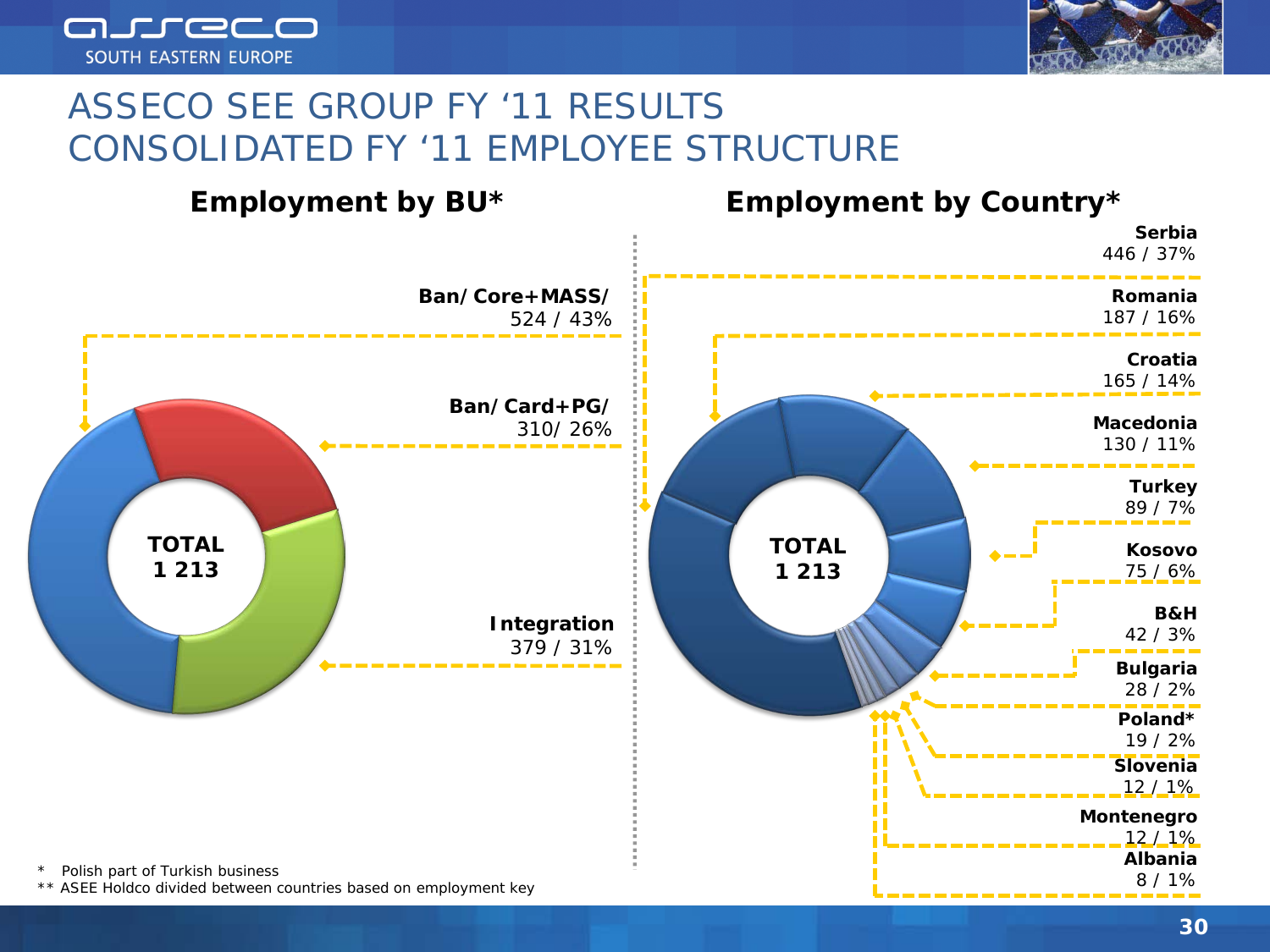



#### RECONCILIATION OF ADJUSTED NPAT IN 2011 VS 2010

|                                                        | 2010    | 2011    | Λ   |
|--------------------------------------------------------|---------|---------|-----|
| <b>FS EBIT</b>                                         | 12,75   | 13,26   | 4%  |
| <b>FS NPAT</b>                                         | 10,89   | 13,20   |     |
| Total of one-off's                                     | $-0,38$ | $-1,24$ |     |
| revaluation of liability for purchase of EST           | $-0,38$ | $-0,85$ |     |
| revaluation of liability for purchase of BDS           |         | $-0,18$ |     |
| revaluation of liability for purchase of ASEE Bulgaria |         | $-0,11$ |     |
| revaluation of net assets on acquisition of SIMT       |         | $-0,10$ |     |
| <b>One-Off Adjusted NPAT</b>                           | 10,51   | 11,96   | 14% |
|                                                        | 121%    | 111%    | 14% |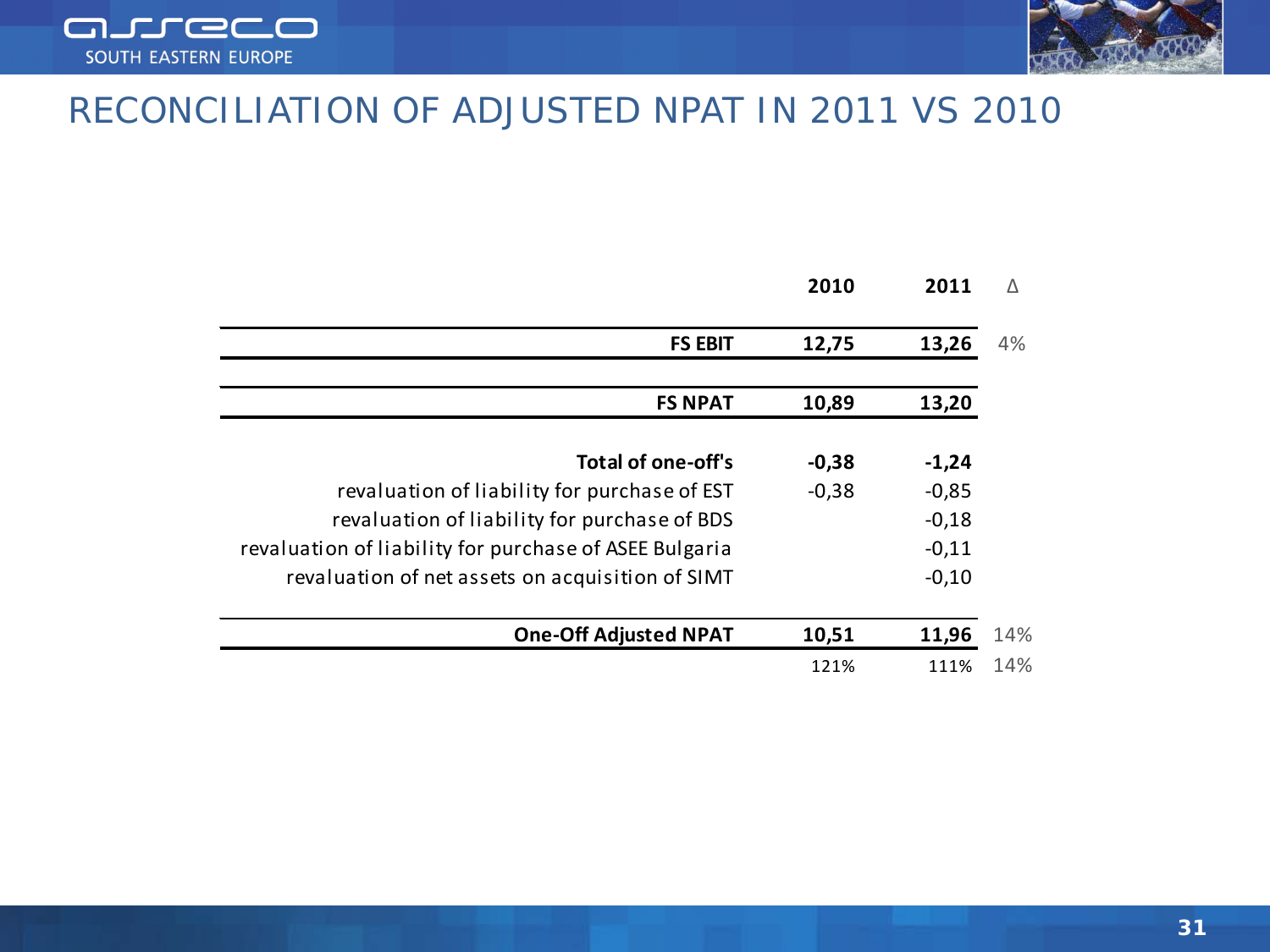



#### FINANCIAL UPDATE FY '11 VS FY '10

|                                    | FS '11 | <b>FS '10</b> | $\Delta \%$ | FS '11 | FS '10 | $\Delta \%$ |
|------------------------------------|--------|---------------|-------------|--------|--------|-------------|
|                                    | mPLN   | mPLN          |             | mPLN   | mPLN   |             |
| Revenue                            | 461,9  | 450,3         | $+3%$       | 138,6  | 149,7  | $-7%$       |
| Licence                            | 28,2   | 31,6          | $-11%$      | 8,3    | 9,8    | $-15%$      |
| Maintenance                        | 116, 7 | 85,6          | $+36%$      | 32,6   | 24, 1  | $+35%$      |
| Services                           | 64,6   | 43,1          | $+50%$      | 20,3   | 16,5   | $+23%$      |
| $TP + Eq. + Infr.$                 | 252,3  | 290,2         | $-13%$      | 77,4   | 99,3   | $-22%$      |
| M <sub>1</sub>                     | 250,0  | 210,9         | $+19%$      | 74,3   | 63,5   | $+17%$      |
| Licence                            | 28,3   | 31,6          | $-10%$      | 8,6    | 9,8    | $-12%$      |
| Maintenance                        | 116,0  | 85,6          | $+36%$      | 32,7   | 24, 1  | $+36%$      |
| Services                           | 64,0   | 43, 1         | +49%        | 20,2   | 16,5   | $+23%$      |
| $TP + Eq. + Infr.$                 | 41,7   | 50, 7         | $-18%$      | 12,8   | 13, 1  | $-3%$       |
| $OC + Oper.$ Activities<br>Balance | 195,1  | 159,8         | $+22%$      | 56,4   | 47,1   | $+20%$      |
| <b>EBIT</b>                        | 54,9   | 51,1          | $+8%$       | 17,9   | 16,3   | $+10%$      |
| %EBIT                              | 12%    | $11\%$        | $+0,55$ pp  | 13%    | 11%    | $+2,02$ pp  |
| Financial and other<br>operations  | 7,2    | 0,7           |             | 1,7    | $-1,0$ |             |
| Income tax                         | $-7,4$ | $-8,2$        |             | $-2,2$ | $-2,8$ |             |
| Net Profit of Asseco<br><b>SEE</b> | 54,7   | 43,6          | $+25%$      | 17,4   | 12,5   | $+39%$      |
|                                    |        |               |             |        |        |             |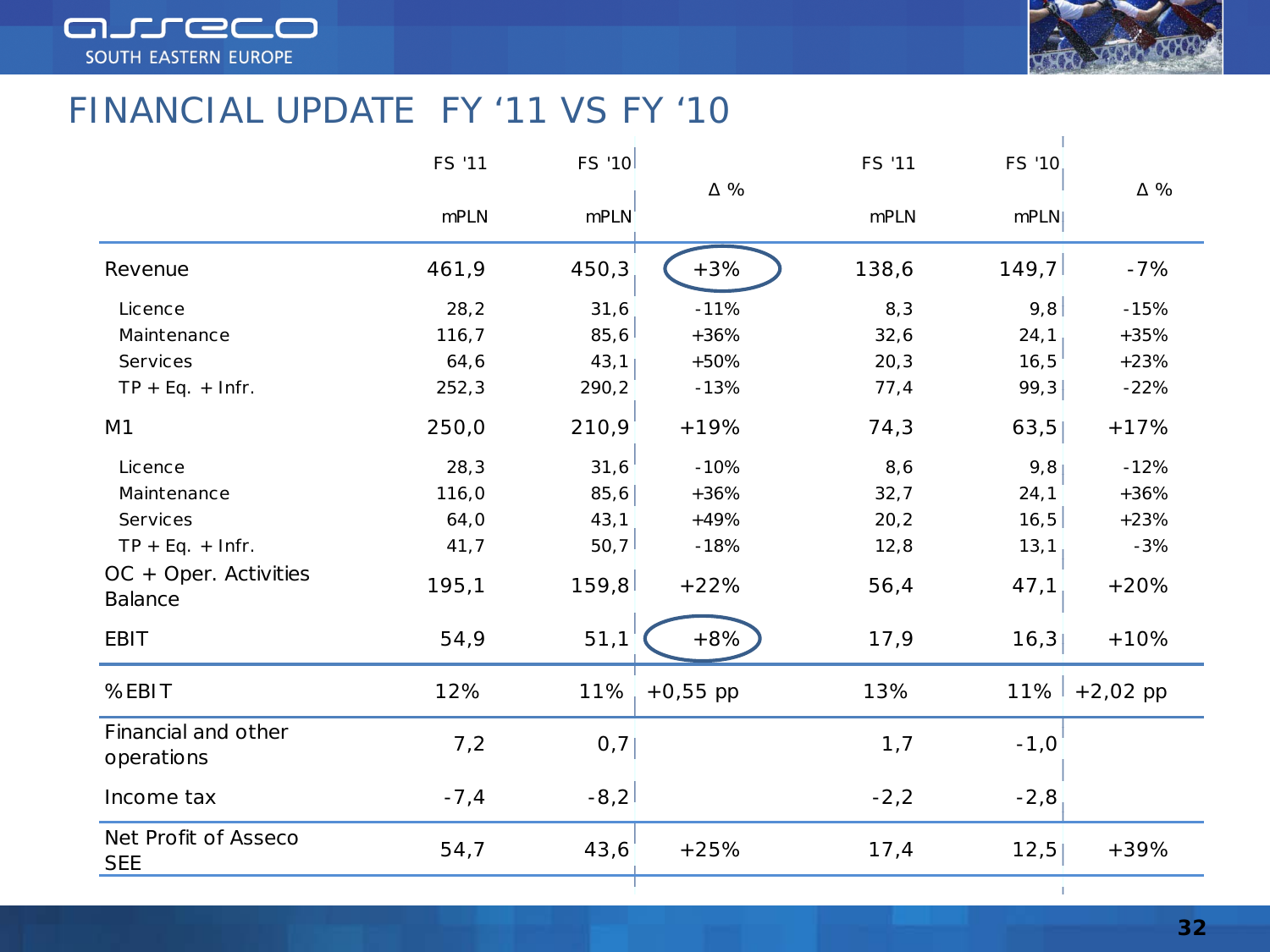



#### EBIT HIGHER THAN LAST YEAR Q4

| mEUR                      | O4'11A |      | Q4'10 Growth |
|---------------------------|--------|------|--------------|
| Revenue Total             | 33,5   | 37,4 | $-10%$       |
| Proprietary Sft &<br>Serv | 14,8   | 12,0 | $+23%$       |
| <b>EBIT</b>               | 4,3    | 4, 1 | $+6\%$       |
| <b>NPAT</b>               | 4,2    | 3,1  | $+34%$       |

\* Growth calculated excluding new acquired companies ITD, EST , BDS and 50% Cardinfo BDS